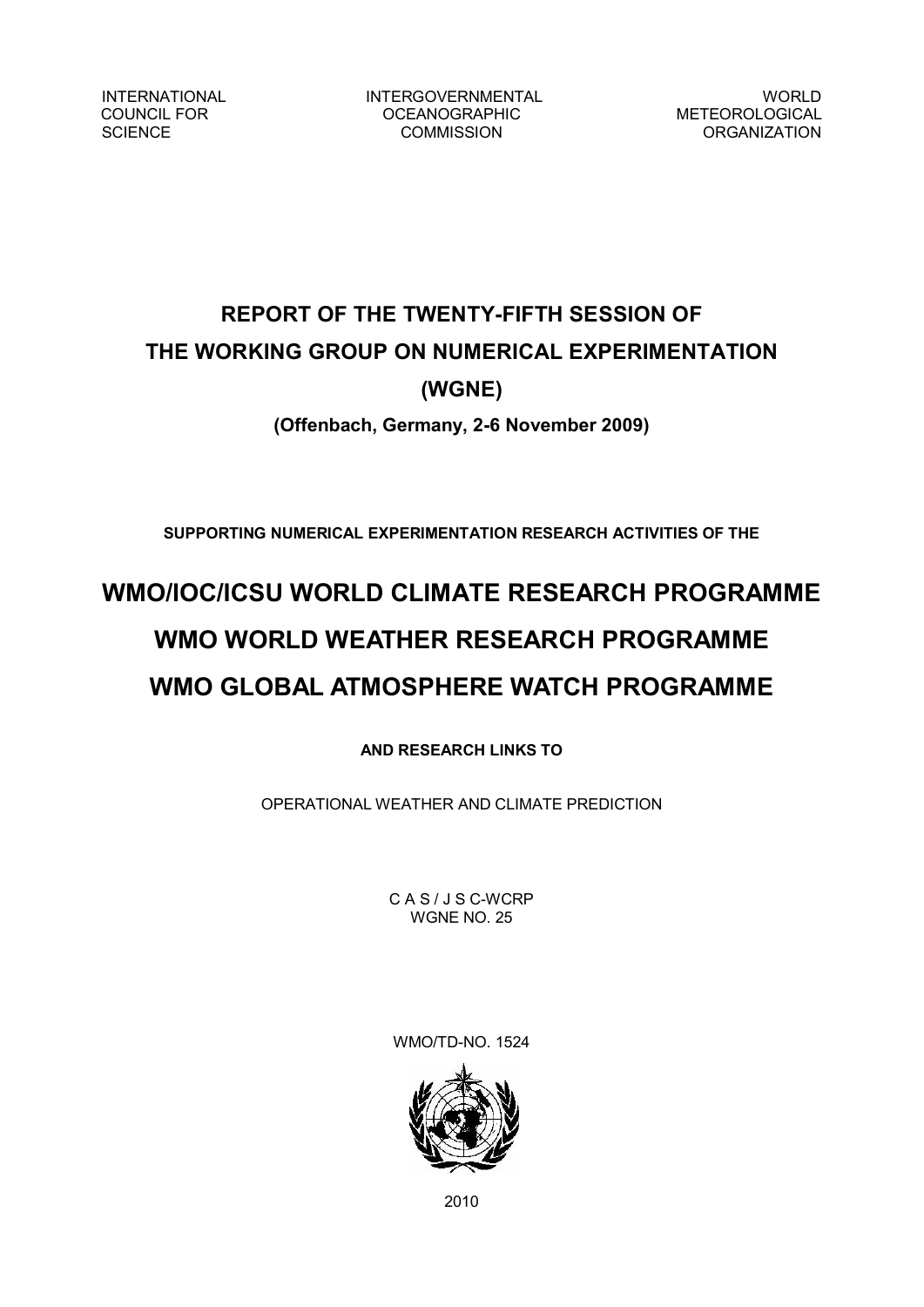# **Table of Contents**

## WGNE-25 Session Report

| a.          | Parametrization                                   | $\overline{2}$ |
|-------------|---------------------------------------------------|----------------|
| b.          | Progress and challenges in NWP                    | 3              |
| C.          | Climate modeling issues                           | 3              |
| d.          | Forecast verification and model evaluation        | 4              |
| е.          | Joint WGNE/THORPEX activities and recommendations | 4              |
| f.          | <b>Additional Issues</b>                          | 5              |
| Appendices  |                                                   |                |
| А.          | <b>WGNE-25 Decisions and Actions</b>              | 6              |
| <b>B.</b>   | Meeting Agenda                                    | 9              |
| $C_{\cdot}$ | <b>Meeting Participants</b>                       | 14             |
| D.          | Tables of NWP operational models                  | 15             |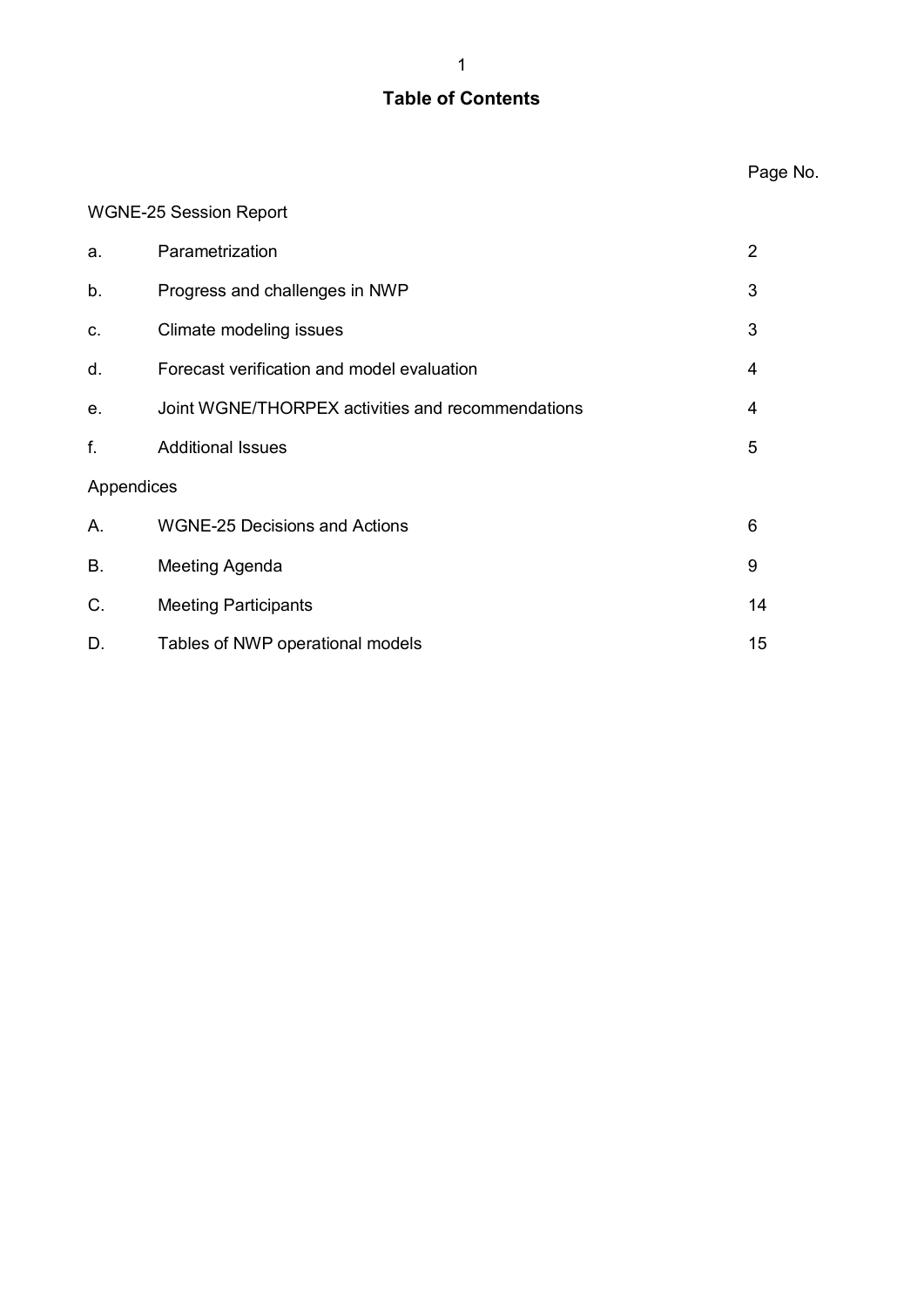#### **WGNE25 Session Report**

The twenty fifth session of the joint World Climate Research Programme/Commission for Atmospheric Sciences (WCRP/CAS) Working Group on Numerical Experimentation (WGNE) and the Eleventh session of the GMPP took place from 26 November 2009 in Offenbach, Germany. This also included a joint session with the THORPEX ICSC-8. The meeting was hosted by the Deutscher Wetterdienst (DWD) at their new headquarters, and to whom the cochairs of WGNE, Dr. Martin Miller and Prof. Christian Jakob and the participants express their sincere gratitude for the excellent hospitality the group experienced during the week.

This report provides a short summary highlighting the main discussions and resulting actions and decisions of the meeting. The report is structured by the main areas of discussion, which were issues related to parametrization, operational Numerical Weather Prediction (NWP), climate modelling, verification and the interaction with other WCRP and CAS activities, such as the Global Energy and Water Cycle Experiment (GEWEX) and the World Weather Research Programme (WWRP). The meeting also benefitted substantially from the joint session with THORPEX which resulted in a number of specific joint recommendations and actions for future work. A fuller annotated list of decisions and actions can be found in Appendix A.

#### *a. Parametrization*

Following an initiative at WGNE-23 by the then WGNE and GMPP chairs, and the successful establishment at WGNE-24 of an enhanced WGNE membership in the area of model parametrization and development, WGNE was tasked by both the WCRP and CAS to expand its portfolio to better meet the needs of WCRP and the programmes of CAS by providing expert advice, and acting as a catalyst for the development of numerical experimentation aimed at advancing physical parametrizations in the numerical models used by the climate and weather prediction communities.

The meeting received reports from all three GEWEX parametrization efforts, namely the GEWEX Cloud System Study (GCSS), the GEWEX Land-Atmosphere System Study (GLASS) and the GEWEX Atmospheric Boundary Layer Study (GABLS). WGNE congratulated the studies on their achievements in 2009 and encouraged all of them to continue along the plans they presented. In particular, WGNE encouraged GABLS to maintain its major efforts to improve the representation of the stable boundary layer in models and to withstand the temptation to move on to potentially easier problems. A particular suggestion to GABLS was to pursue closer links to the regional modelling community in CORDEX and WWRP with a particular focus on high-latitude issues. Such closer links would enable the group's work to more directly impact parametrization development.

WGNE encourages its members and the wider research community to participate in existing activities of the GEWEX groups and by suggesting new projects aimed at testing and improving parameterizations for climate and weather. In particular WGNE suggests building on the existing efforts in GCSS and expanding to include the increasing number of operational and research convection-permitting models in the GEWEX model evaluation and development activities. Furthermore the modelling groups involved in the WWRP Working Group on Mesoscale Weather Forecasting Research and the limited area modelling component of TIGGE (TIGGE-LAM) are also natural participants in the GCSS model evaluation efforts.

Initiatives from WGNE-24 were discussed and following up from last year, the co-chair reported on the progress made with the model development survey. This initiative has been greatly enhanced by joining with other WMO modelling groups and initial results from the survey are impressive in their range and extent. It was agreed to consider an urgent second call for responses to the survey to increase further its comprehensiveness. WWRP requested that it be kept well-informed and that it would participate in the analysis of the results. The survey's value would be augmented by the publication of a glossy summary suitable for funding agencies etc.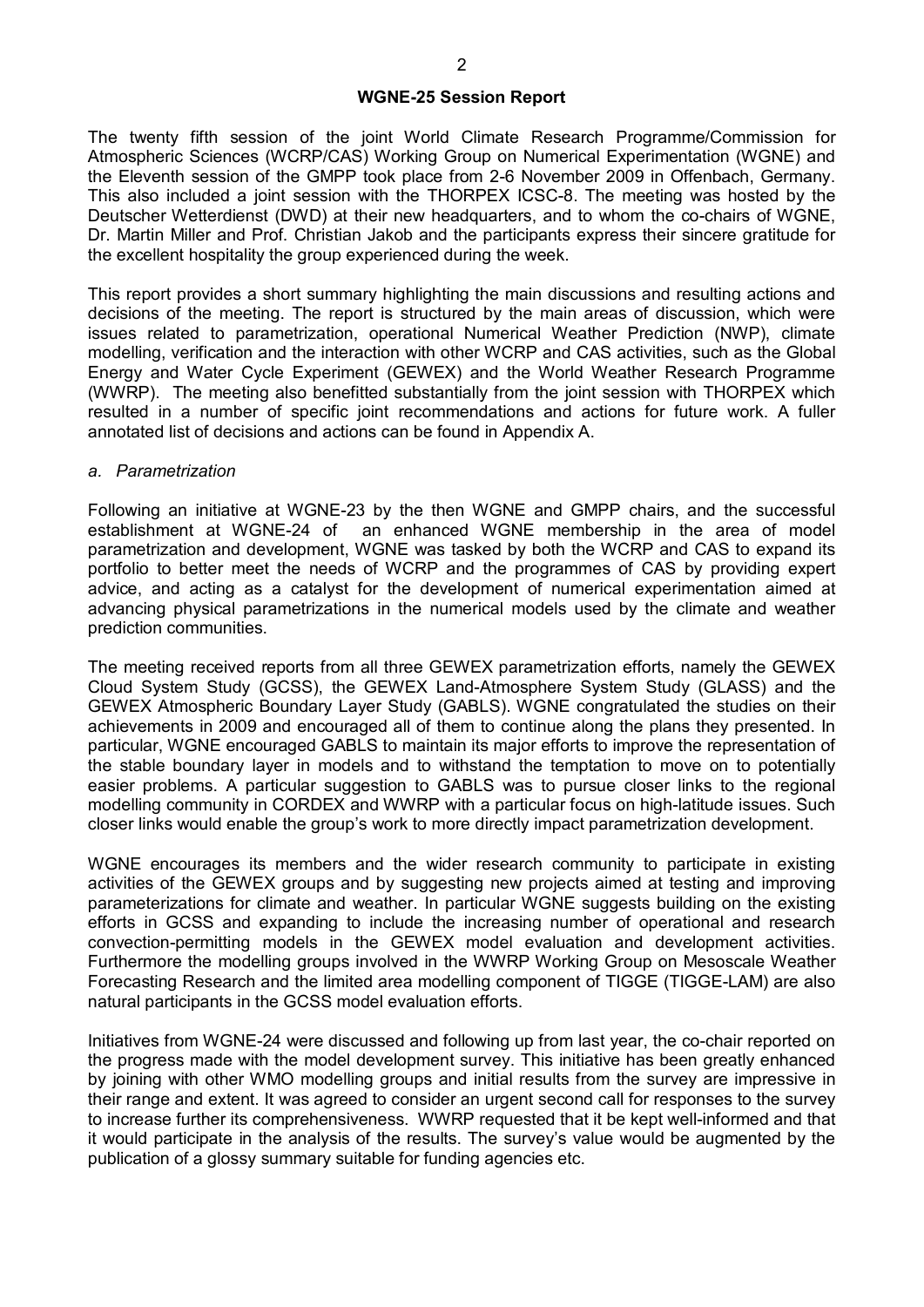The organization of a conference/workshop, led by Dr Joao Teixeira (JPL), on the representation of physical processes in Earth System Models had progressed, if not quite as fast as the group had wished for, however WGNE agreed that the conference, rather than focussing on model components, will discuss parametrization issues in various applications and geographic regions. This would be an official WGNE workshop but with input from both the WCRP and WWRP communities and fixing the date was an urgent priority. WGNE also supported a proposal to write a white paper on parametrization issues. It was decided to tie the publication of the paper to the conference and to request the conference organizers to seek broad community input and support for the conclusions of the paper.

A possible workshop on stochastic representations of physical processes in models, which could span the ensemble and assimilation communities, will be investigated further.

SPARC has requested that one of its members participate in the model development expert group in WGNE. WGNE welcomed this and will formalize this soon.

#### *b. Progress and challenges in NWP*

Every WGNE meeting reviews the new developments, plans and progress made by the main NWP Centres. This is found useful, but it was agreed that consideration should be given to stream-lining the process such that the presentations take up a smaller fraction of the meeting.

As in recent years the drive to higher resolutions (both in the horizontal and now in the vertical also) for both global and regional systems continues, and several operational global models are running with grids of 20-40kms. Furthermore, several Centres are now generating short-range forecasts from nonhydrostatic models with 12km gridlengths. These are increasing the focus on boundary layer and land surface parametrizations and also cloud microphysics. There are substantial challenges emerging as to the choice of algorithms for data assimilation at convective scale resolutions. There is also increasing activity in the application of much higher resolution models for local (e.g. urban) forecasts.

The growing interest in coupling NWP models to the ocean was strengthened by a presentation from the OceanView community, and the opportunities for collaboration with this well-organized group (a 'wet WGNE'!) will be pursued further.

A comprehensive set of Tables summarizing global NWP Centres forecast systems and plans can be found in Appendix D.

#### *c. Climate modelling issues*

A number of climate modelling issues were discussed at the meeting. Serious concerns were again voiced with the timelines set by the IPCC AR5 effort and reflected in the CMIP5 effort. These concerns mainly relate to the fact that due to the pressures of performing the CMIP5 experiments and the related need to add additional model components, many climate modelling groups will not have the resources to continue the much needed research to improve the atmospheric models.

A proposal to submit high resolution AMIP simulations under the CMIP5 protocol was well-supported with several NWP Centres indicating that they would try and do this.

WGNE continues to be highly supportive of the Transpose AMIP concept, and encourages centres to participate. Although the experiments are not formally part of CMIP5, it has been agreed the PCMDI will host the data. Keith Williams is chairing the project team and the WGNE cochairs will act as contact points to the project.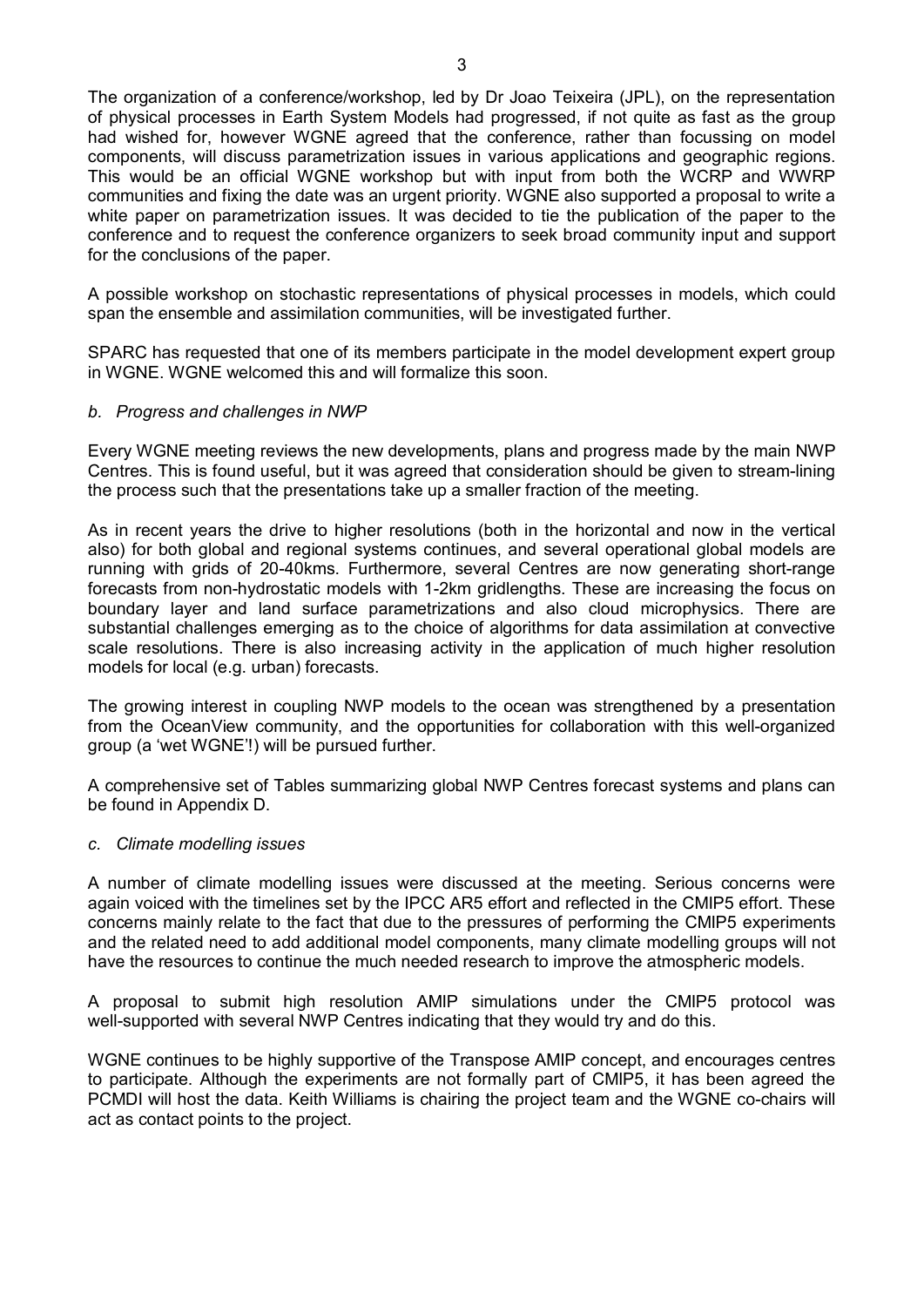With the inclusion of some aquaplanet experiments under CMIP, WGNE encouraged the APE leadership to publish the main findings in a high-level article. In particular the group felt that highlighting the large variation in the response of aquaplanet-GCMs to varying SST distributions is of great importance as it may highlight important issues for model improvement.

WGNE agreed with the plans of the ad-hoc climate metrics panel charged with defining an agreed initial set of metrics for climate models with a view to applying them in the CMIP5/AR5 process. It was noted that the timeline for the plans is now very tight.

For a number of years, WGNE has discussed the issues and potential pitfalls of Regional Climate Modelling. The formation of the new WCRP task force on regional climate modelling was reported and possible interactions of WGNE with this group were considered. WGNE recommended the extension of this task force for one more year by which time a decision needs to be made on future governance etc. WGNE believes it should, together with WGCM, maintain an oversight role in any future RCM international activity.

WGNE once again reiterated its overall support for reanalysis efforts and the activities of the WRCP's Observation and Assimilation Panel (WOAP). WGNE encourages these reanalysis efforts as they are important for advancing the goals of climate research, and also for research on issues associated with weather and seasonal variations - as evidenced by the large number and breadth of users of the major reanalysis products. WGNE expressed its grave concern about the lack of funding, noting that the funding agencies need to be made aware that the generation of reanalyses are costly in terms of human and computing resources and such efforts are all too often essentially unfunded mandates given to operational centres. A coordinated, cross WCRP action for reanalysis support through the WMO or IGFA should be considered.

#### *d. Forecast verification and model evaluation*

There are several WGNE-related projects involving **verification of forecasts** especially of lessstandard quantities such as weather parameters and severe weather events. The meeting discussed a number of issues related to verification and reviewed the progress made in the multi-centre forecasts of tropical cyclone tracks and intensities, precipitation for various regions of the world, and verification and comparison of MJO forecasts. It also reviewed the encouraging improvements made in more traditional forecast performance in terms of objective scores such as the 500hPa height fields, MSLP and wind. WGNE members were encouraged to ensure that their model developers were kept up-to-date with all these results, especially the less conventional ones.

WGNE encouraged its members to contribute to the new satellite-based precipitation inter-comparison project, and mused that a summary paper on multi-centre precipitation verification might be timely.

The SURFA project was running routinely now with just two NWP Centres (ECMWF and DWD) contributing flux data currently. WGNE was concerned about the progress of this project, and agreed to pursue this directly with the main protagonists.

#### *e. Joint WGNE/THORPEX activities and recommendations*

The joint WGNE/THORPEX ICSC session made several recommendations for strengthening the collaboration between WGNE and WWRP-THORPEX. Closer interaction between WGNE and the THORPEX PDP working group was developed via a specific lecture which focussed on the progress and the need for good diagnostics of forecast errors in general and the importance of evaluating why forecasts occasionally go badly wrong, and several actions ensuring both longerterm liaison and shorter-term scientific progress were confirmed. Cross-attendance at meetings was agreed using designated members and a joint project between WGNE and the WWRP-Mesoscale WG on issues of model behaviour in the resolution 'grey zone' (2-10kms) was initiated.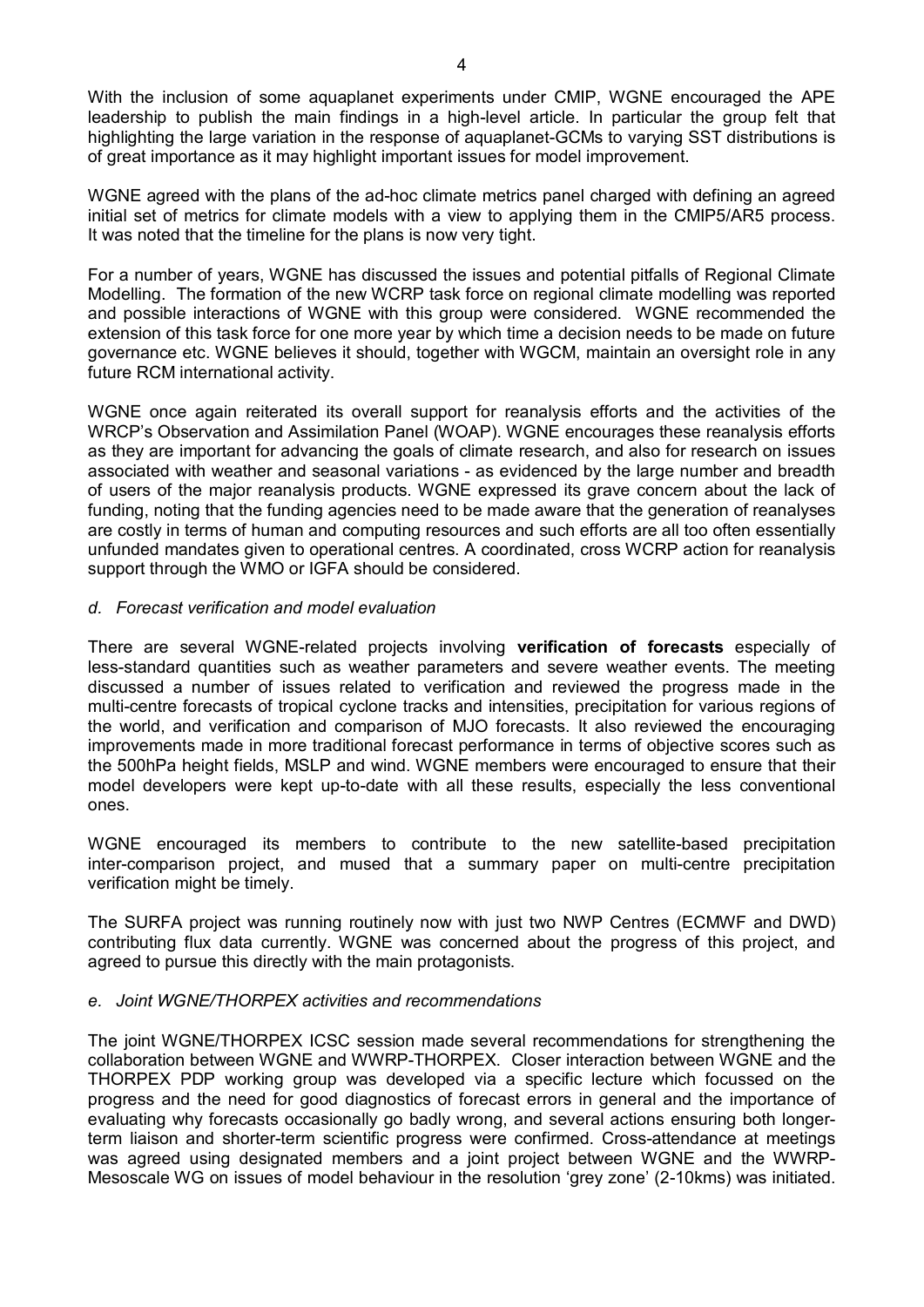It was agreed that THORPEX PDP WG and WGNE would organize an expert workshop on model error diagnosis during 2010.

WGNE discussed the plans for the joint WCRP-WWRP programme called the Year of Tropical Convection (YOTC) and encouraged YOTC to continue its very exciting activities. WGNE was very concerned at the apparent lack of progress in establishing a 'synoptic' diary or record of all the significant events that have occurred during the YOTC period, as this is seen to be absolutely essential in establishing the scientific synergy at the core of the YOTC concept. Without such a calendar/diary YOTC would not achieve its aims. WGNE offered to help in applying YOTC data and science to the improvement of parametrizations, and charged the co-chairs, who are members of the YOTC Science Team, to initiate further discussions with YOTC. It was agreed to carefully integrate the dates of a proposed YOTC workshop with those of the planned major WGNE Parametrization meeting.

The growing importance of extended-range forecasting, its prominence in the THORPEX aspirations, the increasing activities in the NWP Centres and the current lack of systematic verification exercises of such forecasts were all noted; and WGNE will ensure, with the aid of external expertise, that the topic will feature in WGNE-26.

Following directly on the initiative agreed at WGNE-24 which recognized that the prediction of atmospheric composition and hence pollution is becoming a more and more integrated part of NWP systems, a session of two expert talks and an ensuing discussion considered to what extent WGNE ought to become involved in these efforts and contribute via its areas of expertise. As a first step, it was agreed to expand the NWP tables (Appendix D) to include a summary of the operational centres current systems (global and regional) with respect to atmospheric composition.

#### *f. Additional Issues*

Model related activities (e.g., CMIP, YOTC, CEOP) can effectively exclude a sizeable fraction of the research community due to the size of the datasets involved. WGNE continued to urge all data systems groups to consider alternatives to the "download and process at home" paradigm currently in place.

The support of Canada in looking after the annual 'Blue Book' for many years was gratefully acknowledged, and it was agreed to review the situation at WGNE-26.

Following an invitation from the Japan Meteorological Agency (JMA), it was confirmed that WGNE-26 would be hosted by JMA in Tokyo the week of Oct 18-22<sup>nd</sup> 2010. Confirmation letters etc will be exchanged.

It was agreed that the sought after joint meeting of WGNE and WGCM would take place in 2011. The location is still to be confirmed, with Melbourne one possibility.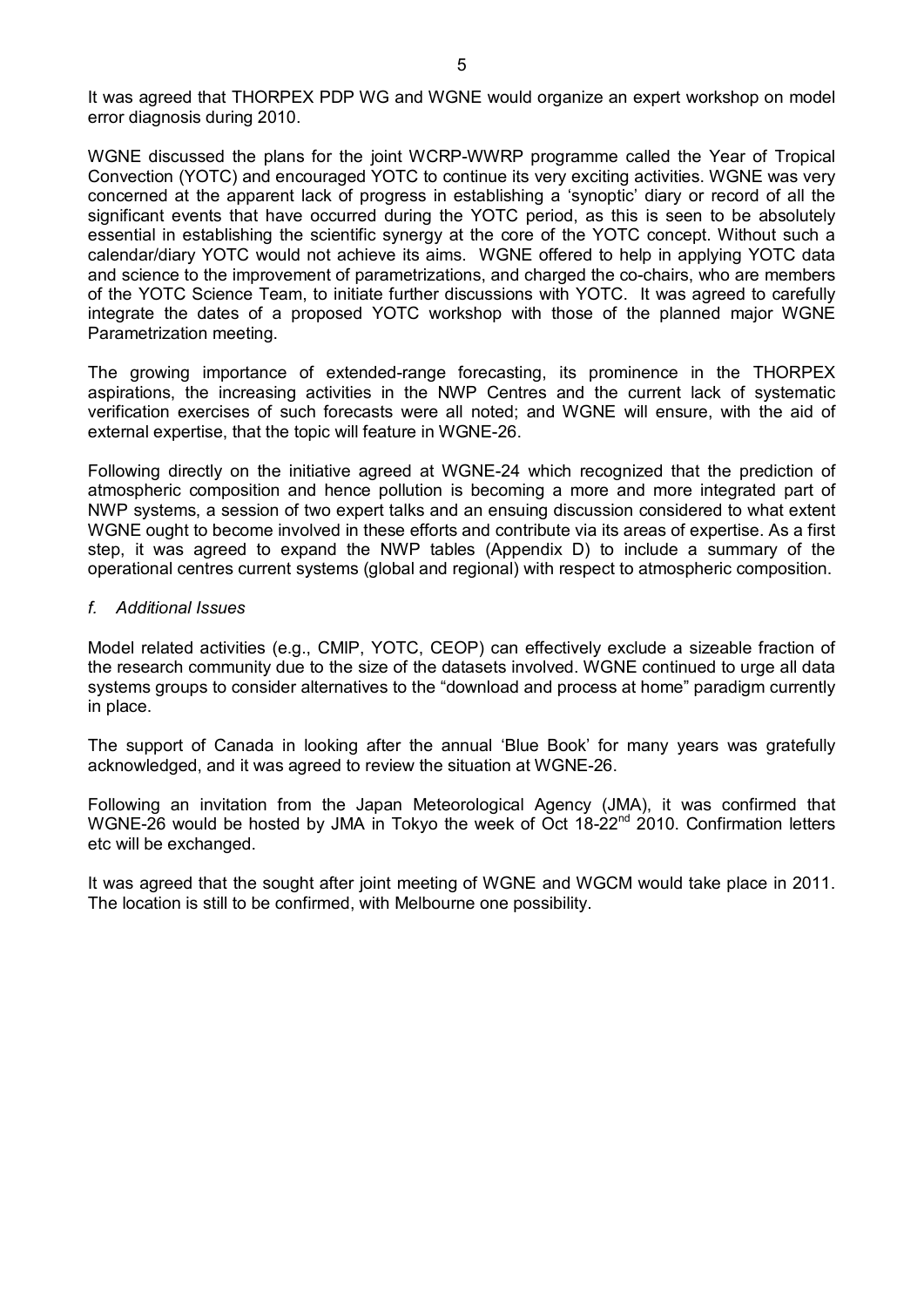# **Appendix A**

# **WGNE25 Decisions and Actions**

#### Climate Services

• WGNE was asked to form a position on the delivery of climate services-> Consider making this a topic for next year's session

#### Role of WGNE in the organization of the WCRP science conference:

- · *C Jakob* is on the organizing committee and will communicate dates to WGNE and WWRP/THORPEX, once they have been set
- *L Donner* will assist in discussion on properly representing advances in Earth System Modelling by either having a symposium or making sure the other symposia have this represented
- · *P Gauthier* will assist in ensuring coupled data assimilation is represented

#### Joint WGNE-WGCM meeting

- · Agreed to have it in 2011
- · Location proposed by WGCM is Melbourne
- · *Other offers are welcome and need to be sent to C Jakob by early February 2010*

#### AMIP contributions from NWP centres

- A number of centres agreed to contribute high-resolution simulations to AMIP part of the CMIP archive
- · *P Glecker and J Hack* will consider the idea of having a coordinated resolution study as part of AMIP

#### Input into CORDEX plans

- · WGNE recommends the extension of the Task Force for one more year and then a decision needs to be made on future governance
- · WGNE feels that it should maintain an oversight role in any future RCM activity (jointly with WGCM).
- *J Hack* to write a paragraph for the meeting report and for communication to CORDEX
- · *P Siebesma* will approach CORDEX to see if they can provide MOLTS output at selected locations for model evaluation

#### Blue book

- · After initially stating that Canada can only support the blue book for one more year there is now a chance they will continue beyond that
- · In any case, the future of the blue book ought to be discussed at the next session

#### SPARC connection

- · SPARC requested to have a representative in the WGNE model development group
- · WGNE supports this idea and will provide SPARC with the desired areas of expertise the person should cover **> C** *Jakob* to write to SPARC
- · After SPARC suggest someone, CAS and WCRP JSC approval will be sought for the extension similar to that recently accomplished for GCSS, GLASS and GABLS.

#### Model development survey

- · WGNE welcomed the initiative
- · WGNE recommended having a second call for input but NOT to change the survey in any way
- · WWRP wishes to remain informed on the progress and to participate in the analysis of the results as they pertain to NWP
- · *WGNE members are urged to send their replies* by the new deadline (likely end 2009)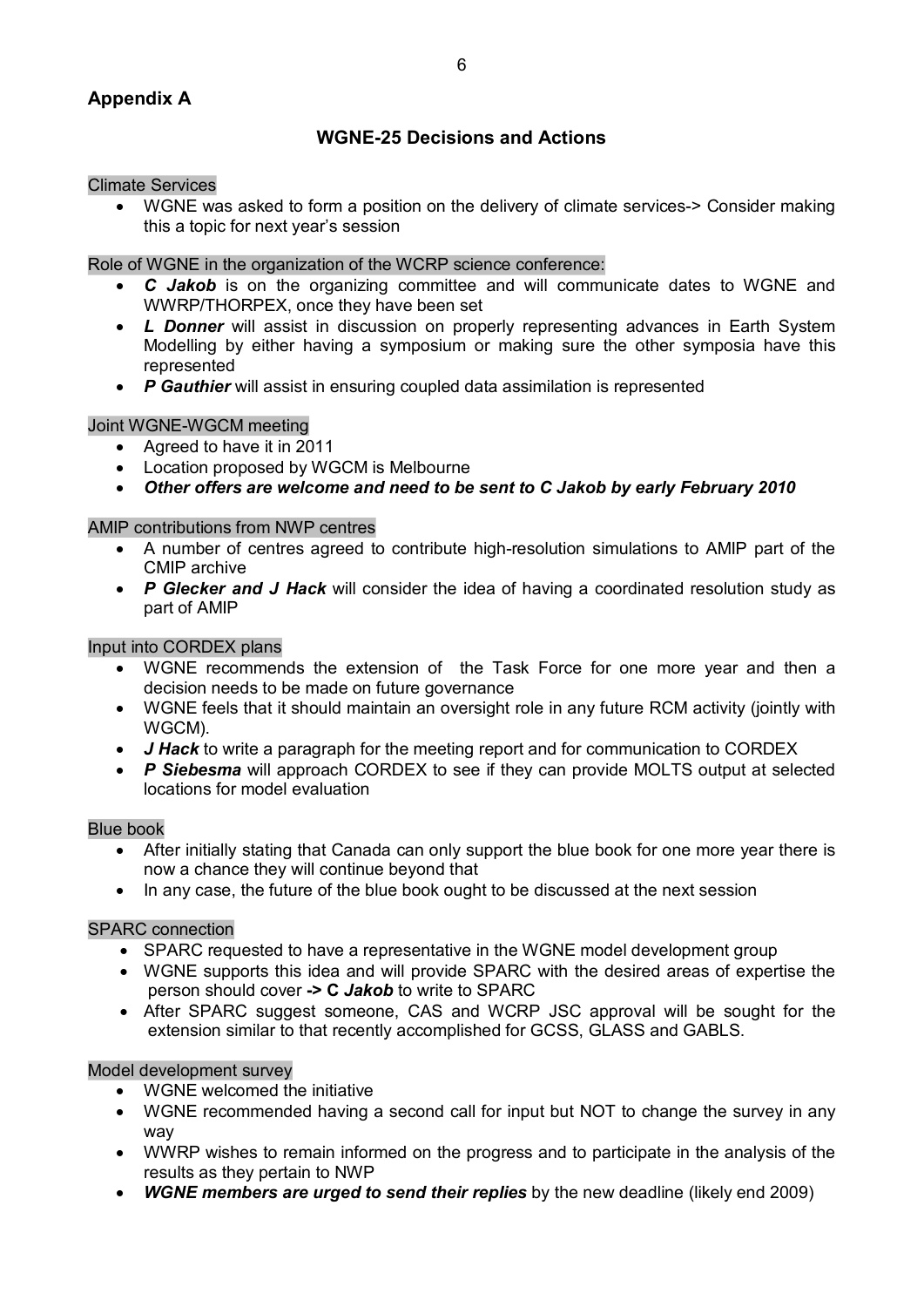· The team running the survey was urged to consider publication of a glossy two pager for funding agencies based on its results

# YOTC workshop

- · WGNE urged YOTC to consider broadening the scope of a proposed workshop on tropical processes
- · WGNE encouraged YOTC to consider moving the workshop dates away from October 2010, as this is already a very busy period of meetings
- · *C Jakob* to provide dates to Mitch Moncrieff of meetings already planned

# Workshop on Physics of Earth System Models

- WGNE is strongly supporting this workshop it should be a recognized WGNE workshop
- A date for the workshop needs to be set asap  $\geq C$  *Jakob* to communicate with Joao Teixeira
- · WGNE suggested there is a need to speed up the organization of the workshop involving both the WCRP and WWRP communities

# WWRP-WGNE connections

- · *B Lapenta* will serve as the direct WGNE liaison to the WWRP Mesoscale Forecasting group
- · WGNE proposes a joint project between the WWRP Mesoscale group and WGNE on studying the issues of model resolutions in the "grey zone" where deep convection is not resolved and cannot easily be parametrized O(5 km).
- · *A Brown* will serve as the direct WGNE liaison to the THORPEX PDP group
- · *T Jung* will be the PDP liaison to WGNE
- · THORPEX PDP and WGNE will organize a joint expert meeting on model error diagnosis methods in support of model development. *T Jung* will take the lead. Likely timeframe is summer 2010 in conjunction with the annual PDP meeting

#### Pan-GEWEX dates

• C *Jakob* to notify GEWEX on the potential clash of the Pan-GEWEX and WGNE meetings in 2010 and seek a solution

#### Potential MOLTS model output project

**GMPP** is to take the lead in investigating the potential for a model evaluation project involving the MOLTS output from NWP, CFMIP and potentially CORDEX in support of model development

#### Model uncertainties

- · A possible workshop on stochastic representations of physical processes was discussed. The main aim would be to bring together the community dealing with model uncertainty in EPS and DA with the stochastic parametrization community.
- · *T Hamill* to investigate the possibilities for such a workshop

#### Seasonal prediction

- · WGNE was asked to invite some experts on seasonal and decadal prediction to its next meeting with the aim to discuss potential collaboration and joint projects
- · *C Jakob, M Miller and A Brown* to discuss this and issue invitations closer to the next meeting

#### GODAE OceanView

- · The group supported strengthening the link to OceanView.
- · First step is to canvass the NWP community on existing activities in coupled NWP. All members to report their activities at the next meeting.
- · WGNE will aim to send a representative to the next OceanView meeting. *C Jakob* to find out dates and location.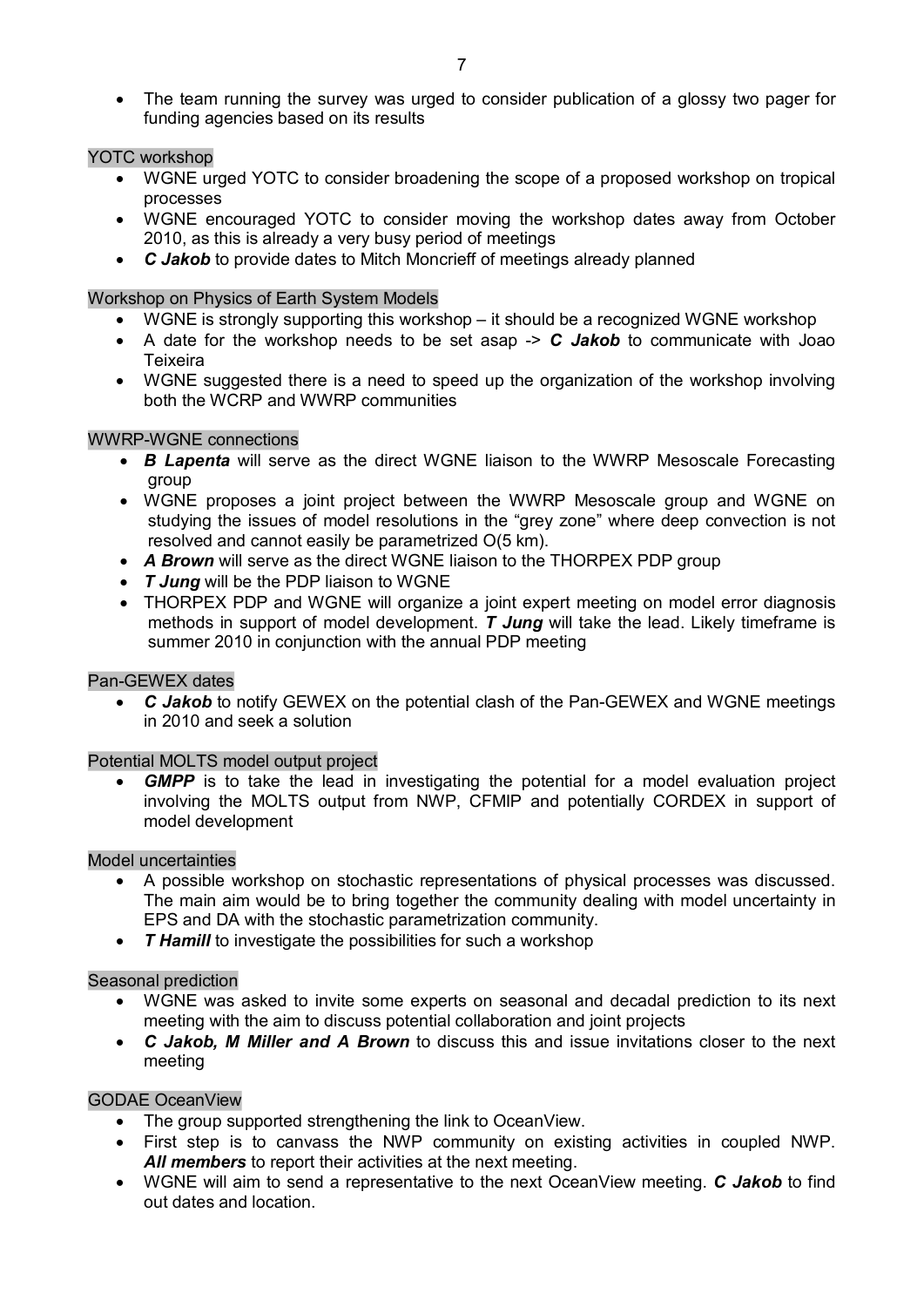· *C Jakob* to investigate the reporting structure in OceanView for lessons to be learned for WGNE – in particular check their annual report template for each centre

#### JPS support for WGNE meetings

- · WGNE stressed that the local support of WGNE meetings by WCRP JPS staff needs to be brought back to previous levels (e.g., at least the taking of minutes during the meeting)
- WGNE also noted that the design and distribution of the meeting agenda, meeting decisions and actions and meeting reports need to be better supported by the JPS in the future. Much of this now rests entirely with the co-chairs.

#### Cloudy radiance intercomparison project

· *F Rabier* proposed an intercomparison of the use of cloudy radiances in DA and will take this forward together with *P Gauthier*

#### Statement in support of reanalyses

- · WGNE expressed its concern about the lack of funding of reanalysis efforts
- · WGNE to approach other groups (WGCM and WOAP to start) to try and achieve a highlevel WCRP or WMO push for support
- · *C Jakob* to contact K Trenberth to discuss possible actions
- · *C Jakob* to ensure that this is made a JSC item

#### Climate metrics

- · WGNE endorses the plans of the metrics panel
- · WGNE expresses concern about the model weighting approaches and the upcoming IPCC Expert meeting about this, which is held as a closed meeting without consultation of the model development community
- · *C Jakob and M Miller* to consider writing to the IPCC WG1 and 2 cochairs
- · WGNE stresses the importance of sticking to the timelines the metrics panel proposes as they are now very tight

#### SURFA

- · WGNE is still concerned about the uptake of the NWP data in this project
- · *Cochairs* will discuss next steps by email with *D Majewski*

#### APE

- · WGNE encourages the members to contribute to the Aquaplanet activities under CMIP
- WGNE encourages the APE leadership to consider publishing the main findings of the project in a high-level article (Science, Nature, ...)
- · APE should report back on this before the next meeting

#### Transpose AMIP

- · WGNE endorses the plans for phase 2 and encourages participation and diagnostic sub projects
- · *C Jakob and M Miller* will serve as WGNE representatives on the steering group for now

#### Precipitation verification

- · WGNE encourages *members to contribute* data to the satellite precipitation intercomparison
- · WGNE proposed that the precipitation verification efforts should be summarized in a BAMS paper (or so)

## Next WGNE meeting

- JMA kindly offered to host the next WGNE meeting
- WGNE accepted the offer and the meeting dates were set for 18-22 October 2010
- · *C Jakob* to draft an email to JMA accepting the invitation, and to WMO including WWRP/THORPEX informing them of the plans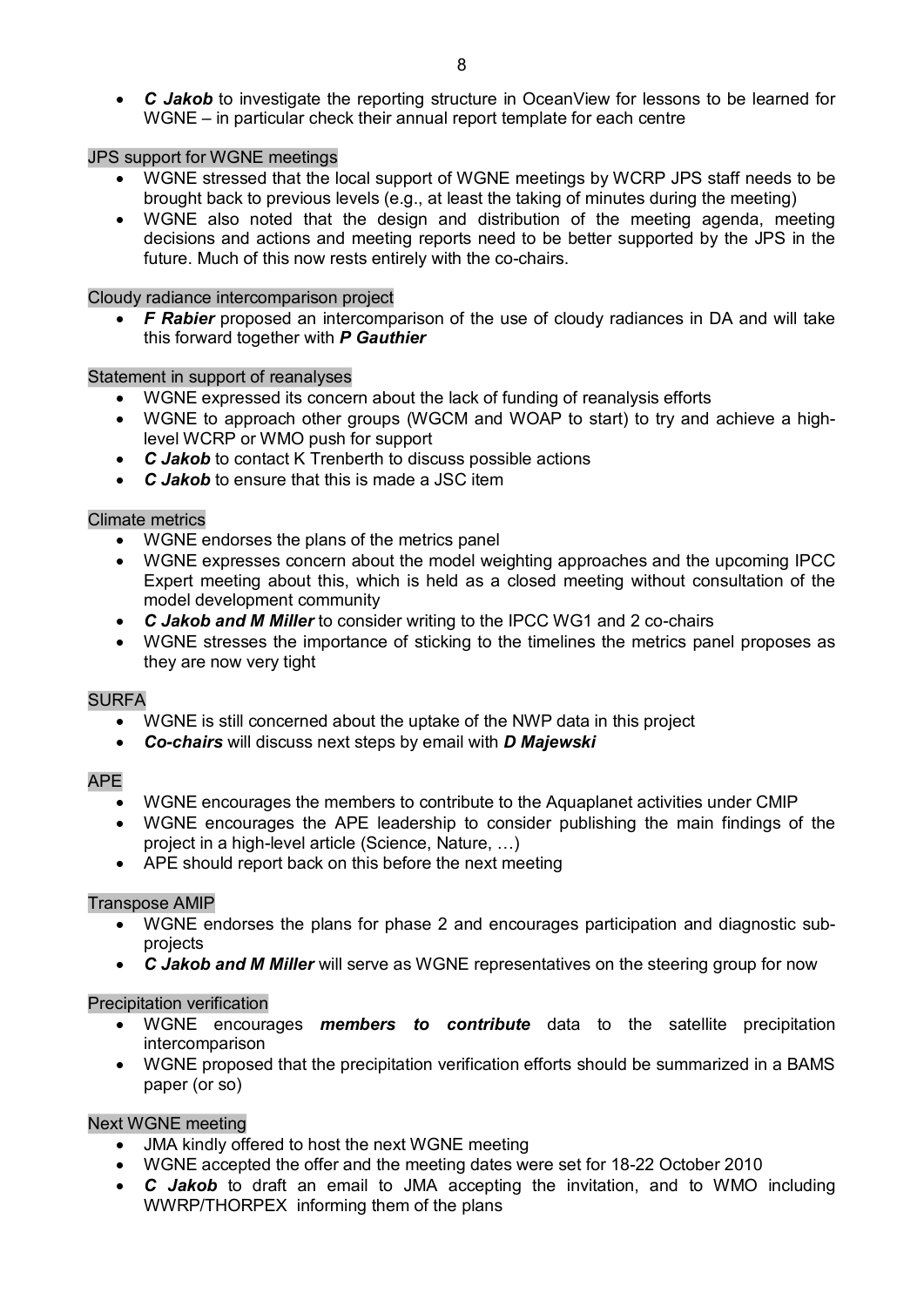# **Appendix B**

# **Meeting Agenda**

# WGNE-25/GMPP-11 agenda - Final Draft

# **Monday, 2 November**

| Agenda Item | Subject                                                                                                                                               | Responsibility/Speaker                                                   |  |
|-------------|-------------------------------------------------------------------------------------------------------------------------------------------------------|--------------------------------------------------------------------------|--|
| 0900-1030   | Welcome, Adoption of agenda, Local<br>Arrangements<br><b>CAS</b> matters<br>WCRP matters incl. JSC and new strategy<br><b>GEWEX matters incl. SSG</b> | C Jakob, M Miller,<br>D Majewski<br>L Barrie<br>G Asrar<br>P van Oevelen |  |
| 1030-1100   | Coffee                                                                                                                                                |                                                                          |  |
| 1100-1230   | WGCM and CMIP progress report<br>Regional Climate Modelling Task Force<br><b>Discussion</b>                                                           | P Gleckler<br>C Jones                                                    |  |
| 1230-1400   | Lunch                                                                                                                                                 |                                                                          |  |
| 1400-1430   | 25 Years of WGNE and beyond                                                                                                                           | D Williamson                                                             |  |
| 1430-1530   | <b>Modelling Centre Reports</b><br>20 minutes + 10 minutes discussion each                                                                            | Participants                                                             |  |
| 1530-1600   | Coffee                                                                                                                                                |                                                                          |  |
| 1600-1800   | <b>Modelling Centre Reports</b><br>20 minutes + 10 minutes discussion each                                                                            | Participants                                                             |  |
| 1800        | Ice Breaker at DWD canteen (jointly with<br><b>THORPEX ICSC)</b>                                                                                      |                                                                          |  |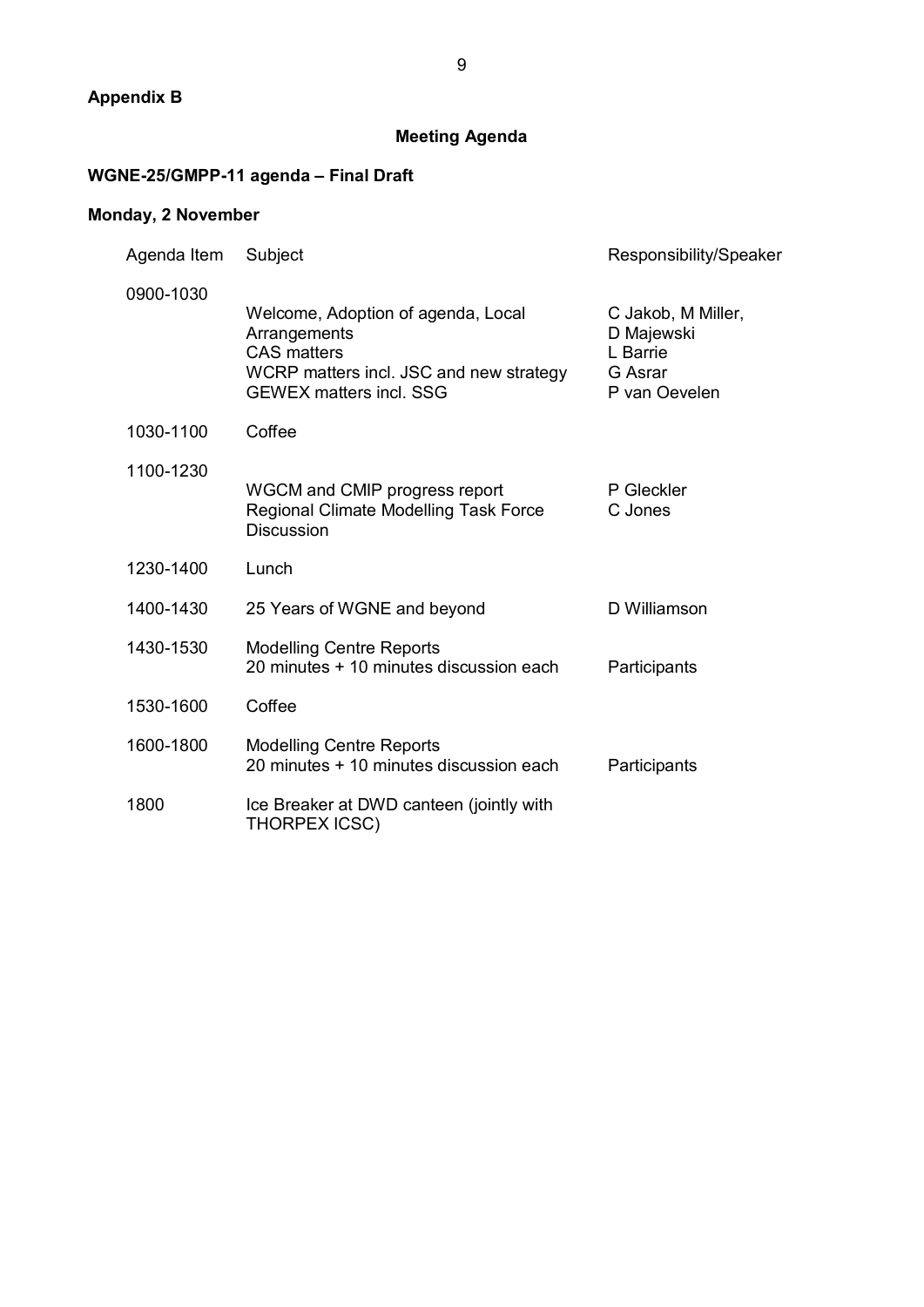# **Tuesday, 3 November**

| Agenda<br>Item | Subject                                                                                                                                                                                                                                       | Responsibility/<br>Speaker                                                 |
|----------------|-----------------------------------------------------------------------------------------------------------------------------------------------------------------------------------------------------------------------------------------------|----------------------------------------------------------------------------|
| 0900-<br>1030  | Joint with the THORPEX ICSC                                                                                                                                                                                                                   |                                                                            |
|                | Introduction of session                                                                                                                                                                                                                       | D Burridge,<br>M Miller                                                    |
|                | General overview of THORPEX activities<br>Report from the WWRP/JSC including presentation of the WWRP<br>Strategic Plan                                                                                                                       | D Burridge<br>Introductory<br>presentation<br><b>G</b> Brunet              |
|                | Report of the Joint Working Group for Verification                                                                                                                                                                                            | <b>B</b> Ebert                                                             |
| 1030-<br>1100  | Coffee                                                                                                                                                                                                                                        |                                                                            |
| 1100-<br>1230  | <b>Continuation of the Joint Session</b>                                                                                                                                                                                                      |                                                                            |
|                | <b>ECRTT</b> outcomes                                                                                                                                                                                                                         | L Barrie/<br>D Parsons,                                                    |
|                | First outcomes of a WCRP survey on model development<br><b>YOTC</b><br>Hydrology - HEPEX, HYMEX, MEDEX                                                                                                                                        | G Asrar<br>C Jakob<br>D. Waliser<br>D Parsons,<br>V Ducrocq                |
| 1230-<br>1400  | Lunch                                                                                                                                                                                                                                         |                                                                            |
| 1400-<br>1530  | <b>Continuation of the Joint Session</b>                                                                                                                                                                                                      |                                                                            |
|                | Strengthening the THORPEX-PDP and WGNE connection<br>Discussion on input to CASXV (Five short papers available from<br>http://www.wmo.int/pages/prog/arep/cas/FutureCASWorkProg.html<br>Discussion with some focus on WGNE-WWRP collaboration | T Jung<br>D Parsons,<br>D Burridge?<br>Lead by C Jakob/<br><b>G</b> Brunet |
| 1530-<br>1600  | <b>End of the Joint Session</b><br>Coffee                                                                                                                                                                                                     |                                                                            |
| 1600-<br>1730  | GMPP <sub>1</sub>                                                                                                                                                                                                                             |                                                                            |
|                | Introduction<br><b>GLASS report and discussion</b>                                                                                                                                                                                            | C Jakob<br>B van den Hurk                                                  |

10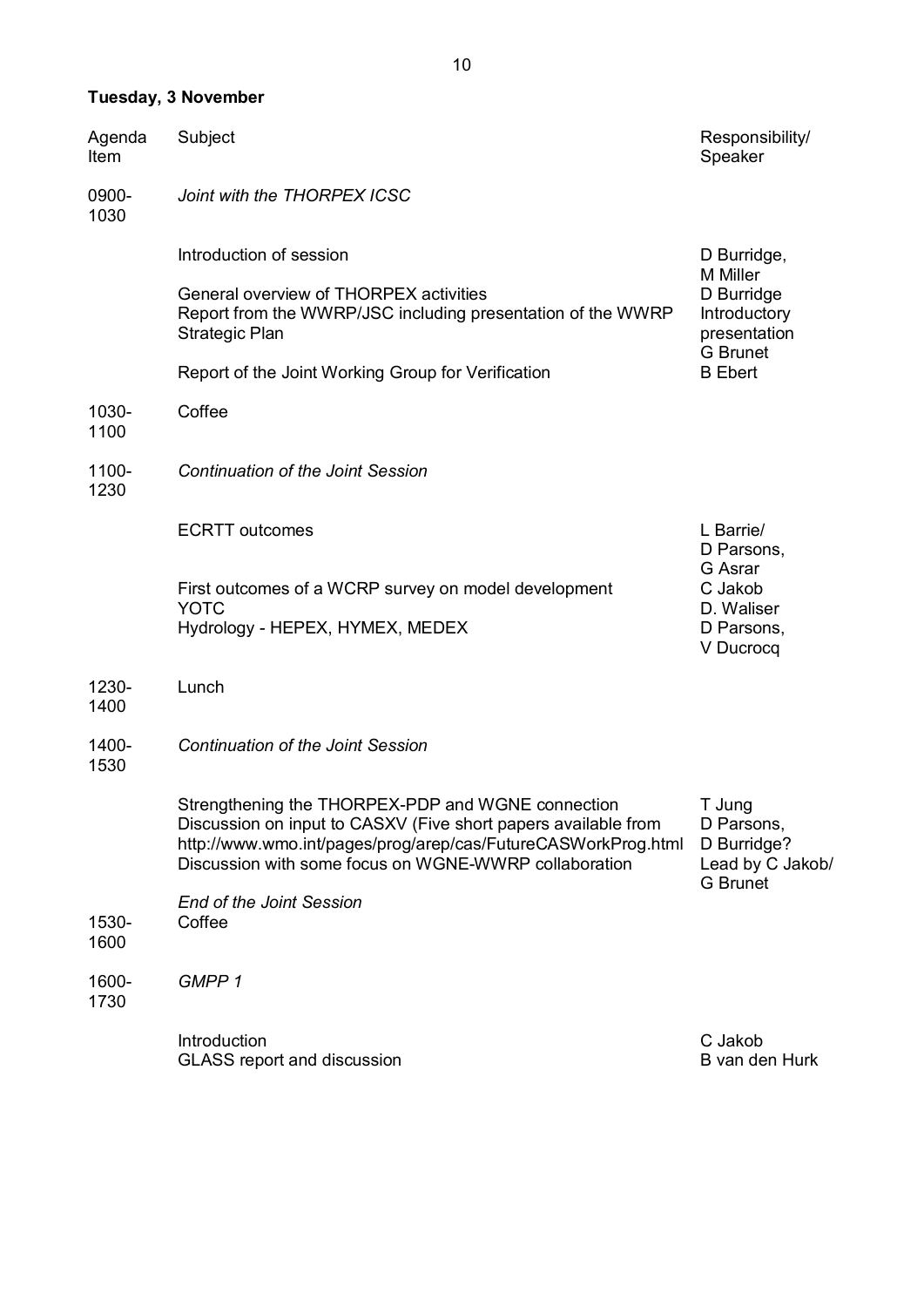# **Wednesday, 4 November**

| Agenda Item | Subject                                                                                                                                  | Responsibility/Speaker                   |
|-------------|------------------------------------------------------------------------------------------------------------------------------------------|------------------------------------------|
| 0900-1030   | GMPP <sub>2</sub>                                                                                                                        |                                          |
|             | GCSS report and discussion<br>WCRP modeling survey revisited                                                                             | P Siebesma<br>C Jakob                    |
| 1030-1100   | Coffee                                                                                                                                   |                                          |
| 1100-1230   | GMPP <sub>3</sub>                                                                                                                        |                                          |
|             | <b>GABLS</b> report and discussion<br>Conferences (Pan-WCRP, Physics)                                                                    | <b>B</b> Holtslag<br>G Asrar, P Siebesma |
| 1230-1400   | Lunch                                                                                                                                    |                                          |
| 1400-1500   |                                                                                                                                          |                                          |
| 1500-1530   | <b>Modelling Centre Reports</b><br>20 minutes + 10 minutes discussion each<br>Developments at NOAA including Climate<br>Service and GFDL | Participants<br>R Rosen                  |
| 1530-1600   | Coffee                                                                                                                                   |                                          |
| 1600-1800   | <b>Modelling Centre Reports</b><br>20 minutes + 10 minutes discussion each                                                               | Participants                             |
| 1900        | Conference Dinner "Zum gemalten Haus"<br>Schweizer Straße 67<br>Frankfurt Sachsenhausen<br>http://www.zumgemaltenhaus.de/                |                                          |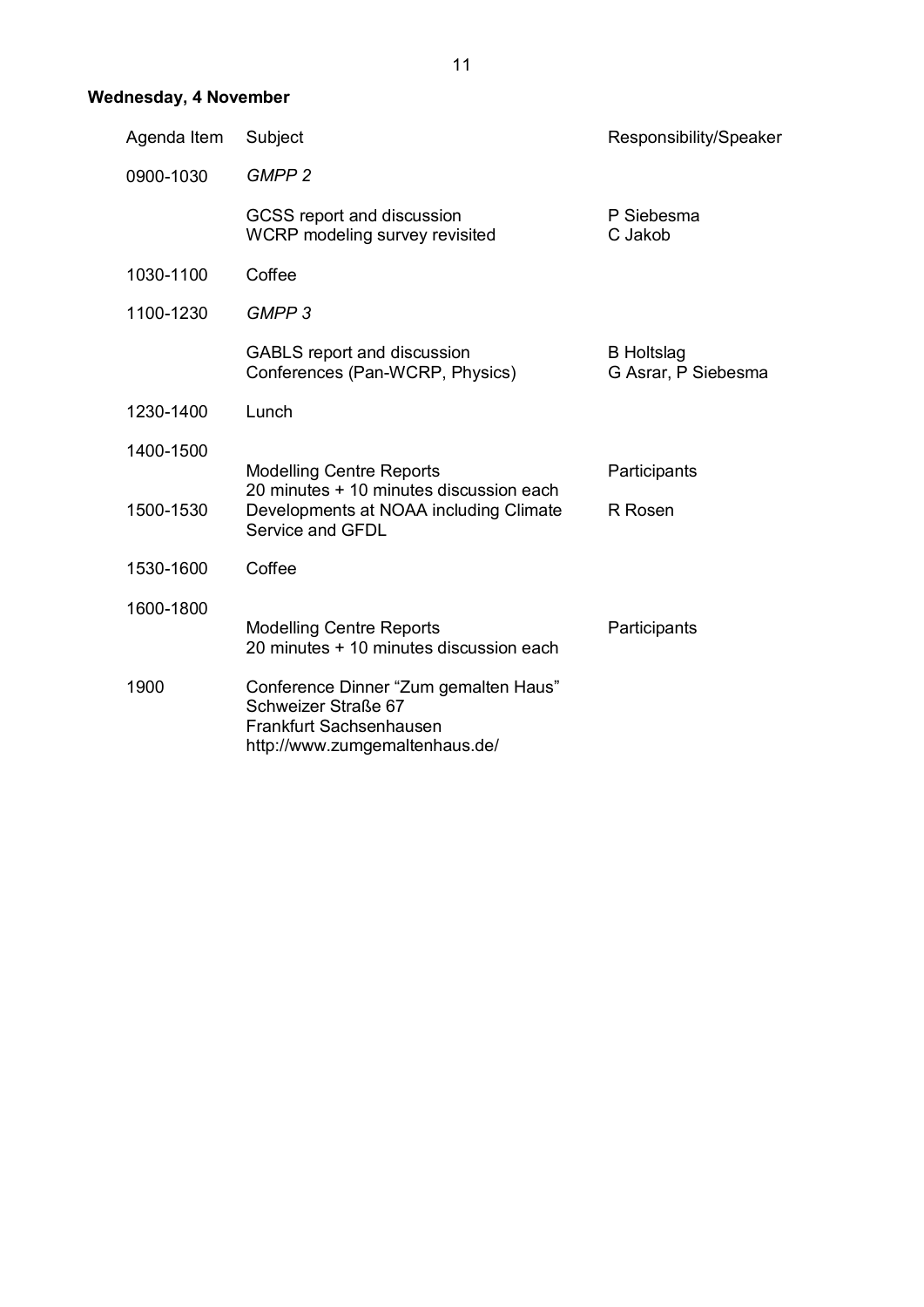# **Thursday, 5 November**

| Agenda Item | Subject                                                                                                                                                                       | Responsibility/Speaker                                                        |  |
|-------------|-------------------------------------------------------------------------------------------------------------------------------------------------------------------------------|-------------------------------------------------------------------------------|--|
| 0900-1030   | Recent developments in Numerical Methods<br>ICON: The next generation non-hydrostatic<br>global model with local zooming option<br>Recent developments in Ensemble Prediction | G Dietachmayer,<br>M Tolstykh<br><b>B</b> Stevens<br>T Hamill, P Silva-Dias   |  |
| 1030-1100   | Coffee                                                                                                                                                                        |                                                                               |  |
| 1100-1230   | Recent developments in Seasonal Prediction<br>Ocean Prediction - GODAE/OceanView<br>Discussion on collaboration with OceanView                                                | C Jakob, X Shen<br>E Dombrowsky<br>Participants                               |  |
| 1230-1400   | Lunch                                                                                                                                                                         |                                                                               |  |
| 1400-1530   | Recent developments in high-resolution NWP<br>The operational convection-permitting model<br>COSMO-DE at DWD<br>The model system COSMO-ART                                    | A Brown, B Lapenta<br>M Baldauf<br><b>B</b> Vogel                             |  |
| 1530-1600   | Coffee                                                                                                                                                                        |                                                                               |  |
| 1600-1730   | <b>GEMS/MAAC</b><br>Discussion on future directions in NWP and<br>Chemistry<br>Recent developments in Data assimilation<br>Recent developments in Reanalysis                  | <b>M Schultz</b><br>Participants<br>F Rabier, P Gauthier<br>C Muroi, M Miller |  |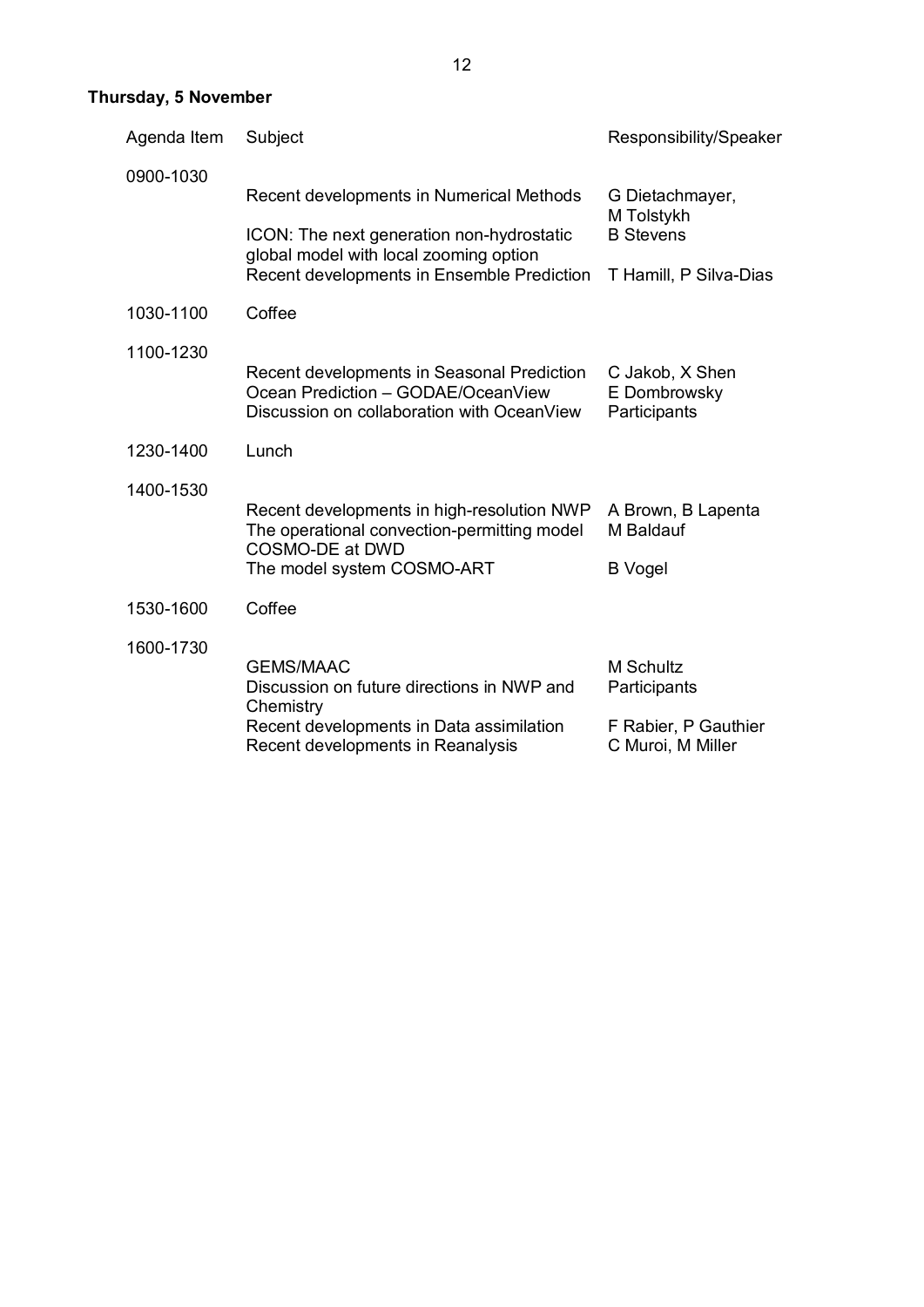# **Friday, 6 November**

| Agenda Item | Subject                                                                                                | Responsibility/Speaker             |
|-------------|--------------------------------------------------------------------------------------------------------|------------------------------------|
| 0900-1030   | Recent developments in Climate Modelling<br>Progress with Climate Model Metrics<br>Progress with SURFA | J Hack<br>P Gleckler<br>D Majewski |
| 1030-1100   | Coffee                                                                                                 |                                    |
| 1100-1230   | APE and Transpose AMIP<br>Forecast Verification, incl. general, rainfall<br>and typhoons               | D Williamson<br>Participants       |
| 1230-1300   | <b>Closing Session</b>                                                                                 |                                    |
|             | Decisions and Actions                                                                                  | C Jakob, M Miller                  |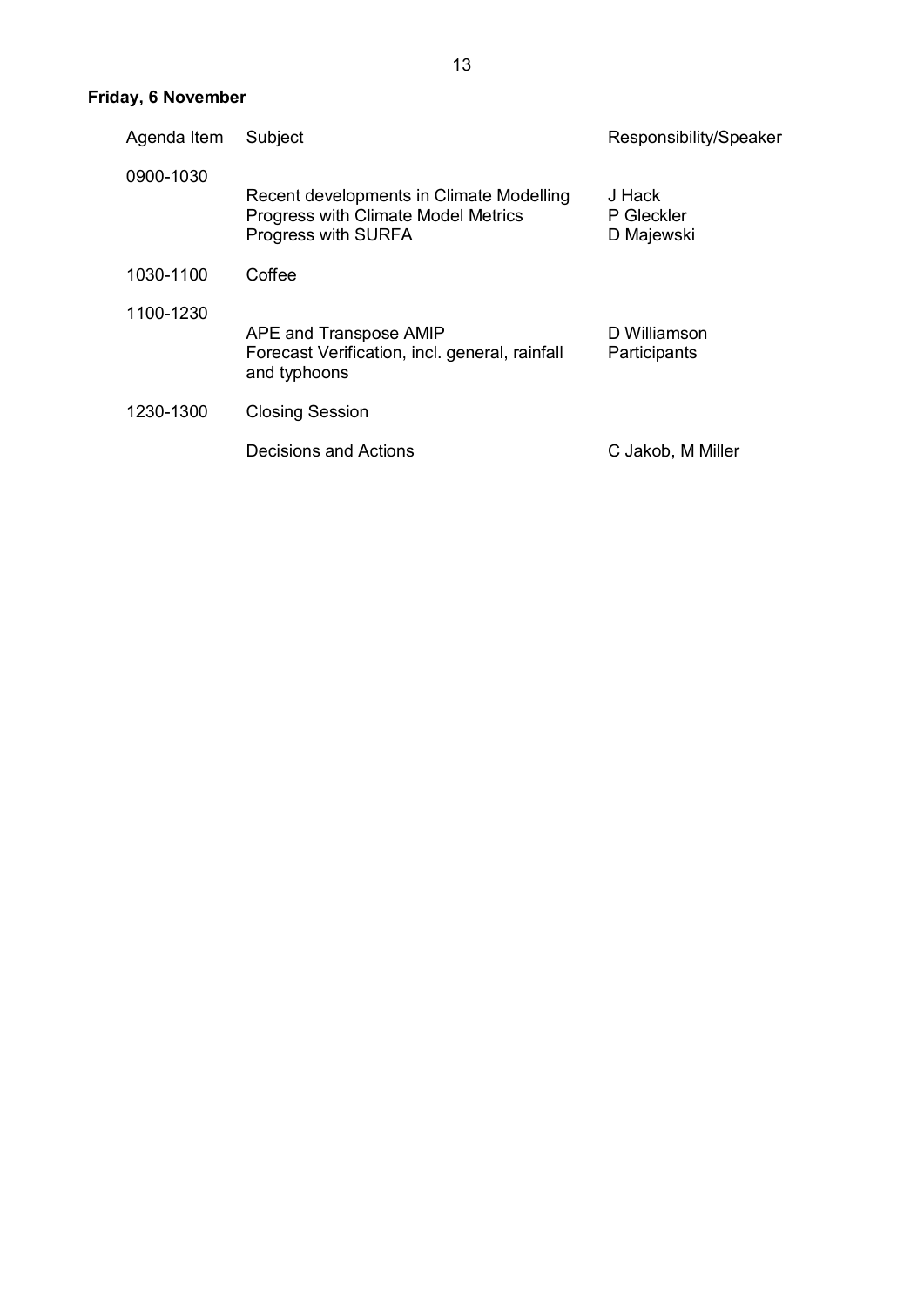# **Appendix C**

# **Meeting Participants**

|              | <b>Participants</b>    | <b>Affiliation</b>                                     | <b>Country</b>     |
|--------------|------------------------|--------------------------------------------------------|--------------------|
| $\mathbf{1}$ | Ghassem Asrar          | <b>WMO</b>                                             | Switzerland        |
| 2            | Michael Baldauf        | Deutscher Wetterdienst                                 | Germany            |
| 3            | Len Barrie             | <b>WMO</b>                                             | Switzerland        |
| 4            | Andy Brown             | Met Office                                             | United Kingdom     |
| 5            | Gary Dietachmayer      | <b>Bureau of Meteorology</b>                           | Australia          |
| 6            | Eric Dombrowsky        | GOOS                                                   | France             |
| 7            | <b>Beth Ebert</b>      | <b>Bureau of Meteorology</b>                           | Australia          |
| 8            | <b>Pierre Gauthier</b> | University of Quebec                                   | Canada             |
| 9            | Peter Gleckler         | <b>PCMDI</b>                                           | <b>USA</b>         |
| 10           | Jim Hack               | Oak Ridge National Laboratory                          | <b>USA</b>         |
| 11           | Tom Hamill             | NOAA Earth System Research Lab.                        | <b>USA</b>         |
| 12           | Hee-Dong Yoo           | <b>KMA</b>                                             | South Korea        |
| 13           | <b>Bert Holtslag</b>   | <b>Wageningen University</b>                           | Netherlands        |
| 14           | Christian Jakob        | Monash University                                      | Australia          |
| 15           | Colin Jones            | University of Quebec                                   | Canada             |
| 16           | <b>Bill Lapenta</b>    | NOAA/NCEP                                              | <b>USA</b>         |
| 17           | Detlev Majewski        | Deutscher Wetterdienst                                 | Germany            |
| 18           | <b>Martin Miller</b>   | European Centre for Medium-<br>Range Weather Forecasts | United Kingdom     |
| 19           | Chiashi Muroi          | Japan Meteorological Agency                            | Japan              |
| 20           | <b>Florence Rabier</b> | CNRM/GMAP                                              | France             |
| 21           | <b>Rick Rosen</b>      | <b>NOAA</b>                                            | <b>USA</b>         |
| 22           | Xueshun Shen           | China Meteorological Administration                    | China              |
| 23           | Pier Siebesma          | Royal Netherlands Meteorological<br>Institute (KNMI)   | <b>Netherlands</b> |
| 24           | Petro Silva Dias       | Ministry of Science and Technology                     | <b>Brazil</b>      |
| 25           | Björn Stevens          | MPI-M                                                  | Germany            |
| 26           | Mikhail Tolstykh       | Russian Academy of Sciences                            | Russia             |
| 27           | Bart van den Hurk      | Royal Netherlands Meteorological<br>Institute (KNMI)   | Netherlands        |
| 28           | Peter van Oevelen      | <b>GEWEX</b>                                           | <b>USA</b>         |
| 29           | <b>Bernhard Vogel</b>  | <b>KIT</b>                                             | Germany            |
| 30           | Dave Williamson        | <b>NCAR</b>                                            | <b>USA</b>         |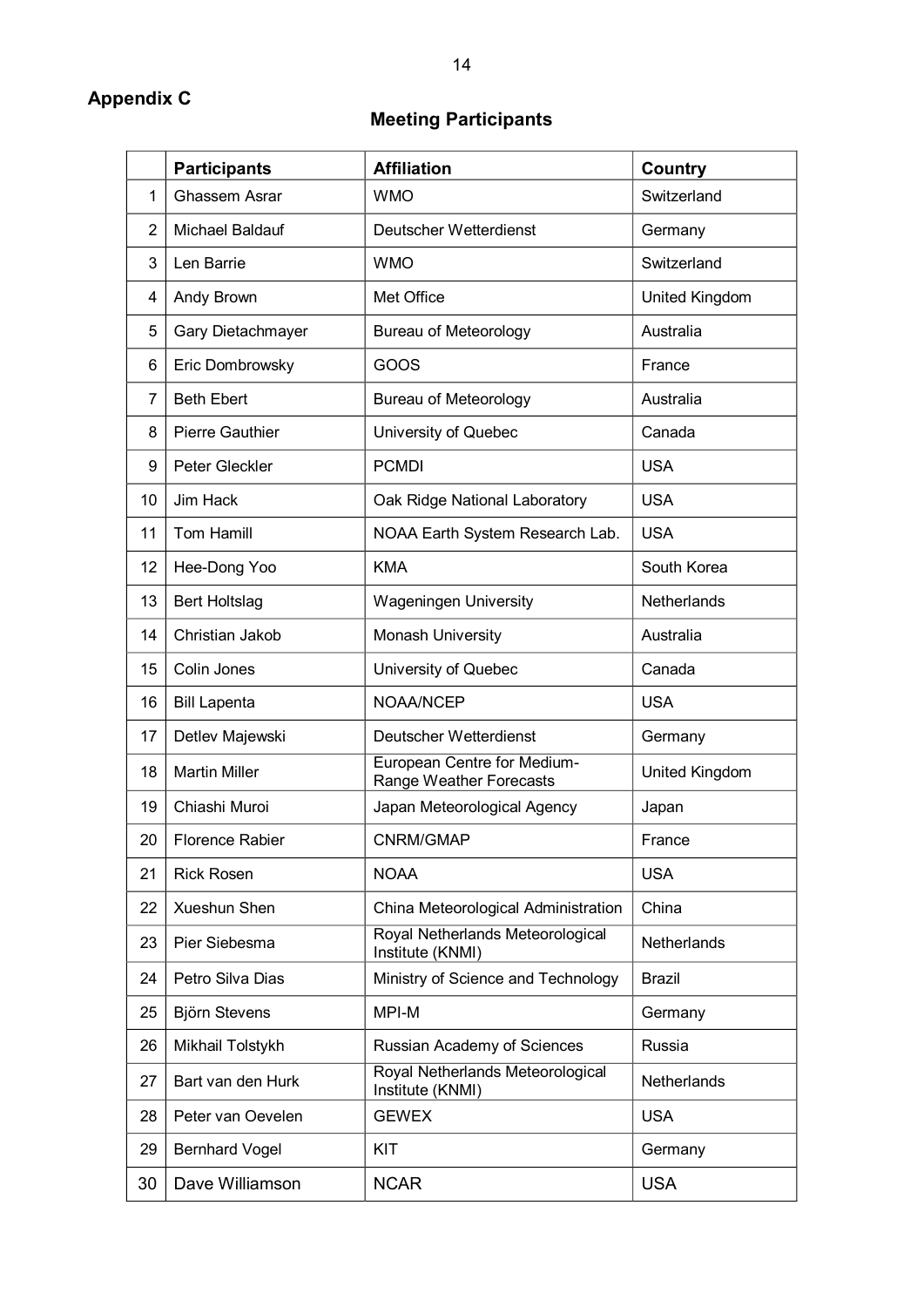**Appendix D** 

| <b>Forecast Centre</b> | Computer                           | <b>High resolution Model</b> | <b>Ensemble Model</b>    | <b>Type of Data Assimilation</b> |
|------------------------|------------------------------------|------------------------------|--------------------------|----------------------------------|
| (Country)              | (Sustained in TFlop/s)             | (FC Range in days)           | (FC Range in days)       |                                  |
| <b>ECMWF</b>           | IBM p6 575, 2x272                  | TL1279 L91                   | $T_{L}$ 639 L62; (10)    | 4D-Var (T <sub>1</sub> 255)      |
| (Europe)               | (2x15)                             | (10)                         | $T_{L}319$ L62 (+5)      |                                  |
| <b>Met Office</b>      | IBM Power 6 106 nodes x2           | $~10$ km L50                 | ~90km L38; M24           | 4D-Var (~120km)                  |
| (UK)                   | $(2*4.8)$                          | (6)                          | (3)                      |                                  |
| Météo France           | NEC SX9, 2x6 nodes                 | TL538(C2.4) L60              | TL358(C2.4) L55; M35     | 4D-Var (T <sub>L</sub> 224)      |
| (France)               | (2x1.9)                            | (4)                          | (4)                      |                                  |
| <b>DWD</b>             | NEC SX9; 2x14 nodes                | 30 km L60                    | No global EPS            | 3D-Var                           |
| (Germany)              | (2x4.5)                            | (7)                          |                          |                                  |
| <b>HMC</b>             | SGI Altix4700; SGI ICE8200         | 0.72°x0.9° L28 (10)          | No global EPS            | 3D-OI                            |
| (Russia)               | (1.8; 1.3)                         | T85 L31 (10)                 |                          |                                  |
| <b>NCEP</b>            | IBM p655 (Cluster 1600)            | T382 L64 (7.5)               | T126 L28; M45            | 3D-Var (T382)                    |
| (USA)                  | (2x1.9)                            | T190 L64 (16)                | (16)                     |                                  |
| Navy/FNMOC/NRL         | SGI and IBM (800 proc)             | T239 L30                     | T119 L30; M16            | 3D-Var                           |
| (USA)                  | (3.2)                              | (7.5)                        | (10.5)                   |                                  |
| <b>CMC</b>             | IBM p575, 2X40 nodes               | 0.45°x0.3°L58                | GEM (0.9°) L28; M20      | Det: 4D-Var (1.5°)               |
| (Canada)               | (1.0)                              | (10)                         | (16)                     | EPS: EnKF M96 (0.9°)             |
| <b>CPTEC/INPE</b>      | NEC SX6, 12 nodes                  | T299 L64 (7);                | T126 L28; M15            |                                  |
| (Brazil)               | (0.8)                              | T126 L28 Coupled (30)        | (15)                     | 3D-Var                           |
|                        | NEC/SUN 1100 Opteron Cluster (5.7) |                              |                          |                                  |
| <b>JMA</b>             | Hitachi SR11000-K1,                | TL959 L60                    | TL319 L60; M51           | 4D-Var (T159)                    |
| (Japan)                | 2*80 nodes (2x0.7)                 | (9)                          | (9)                      |                                  |
| <b>CMA</b>             | IBM p655/p690 120 nodes            | TL639 L60                    | T213 L31; M15            | 3D-Var                           |
| (China)                | (2.1)                              | (10)                         | (10)                     |                                  |
| <b>KMA</b>             | Cray X1E-8/1024-L                  | T426 L40                     | T213 L40; M32 (17/cycle) | 3D-Var                           |
| (Korea)                | (2x0.7)                            | (10)                         | (10)                     |                                  |
| <b>NCMRWF</b>          | Cray X1E-64 processor (0.1)        | T254 L64                     | T80 L18; M8              | 3D-Var (T254)                    |
| (India)                | IBM P6 - 1280 processor (2.4)      | (7)                          | (7)                      |                                  |
| <b>BoM</b>             | NEC SX6, 23 nodes                  | 80km, L50                    | TL119 L19; M33           | 4D-VAR (120km)                   |
| (Australia)            | (0.4)                              | (10)                         | (10)                     |                                  |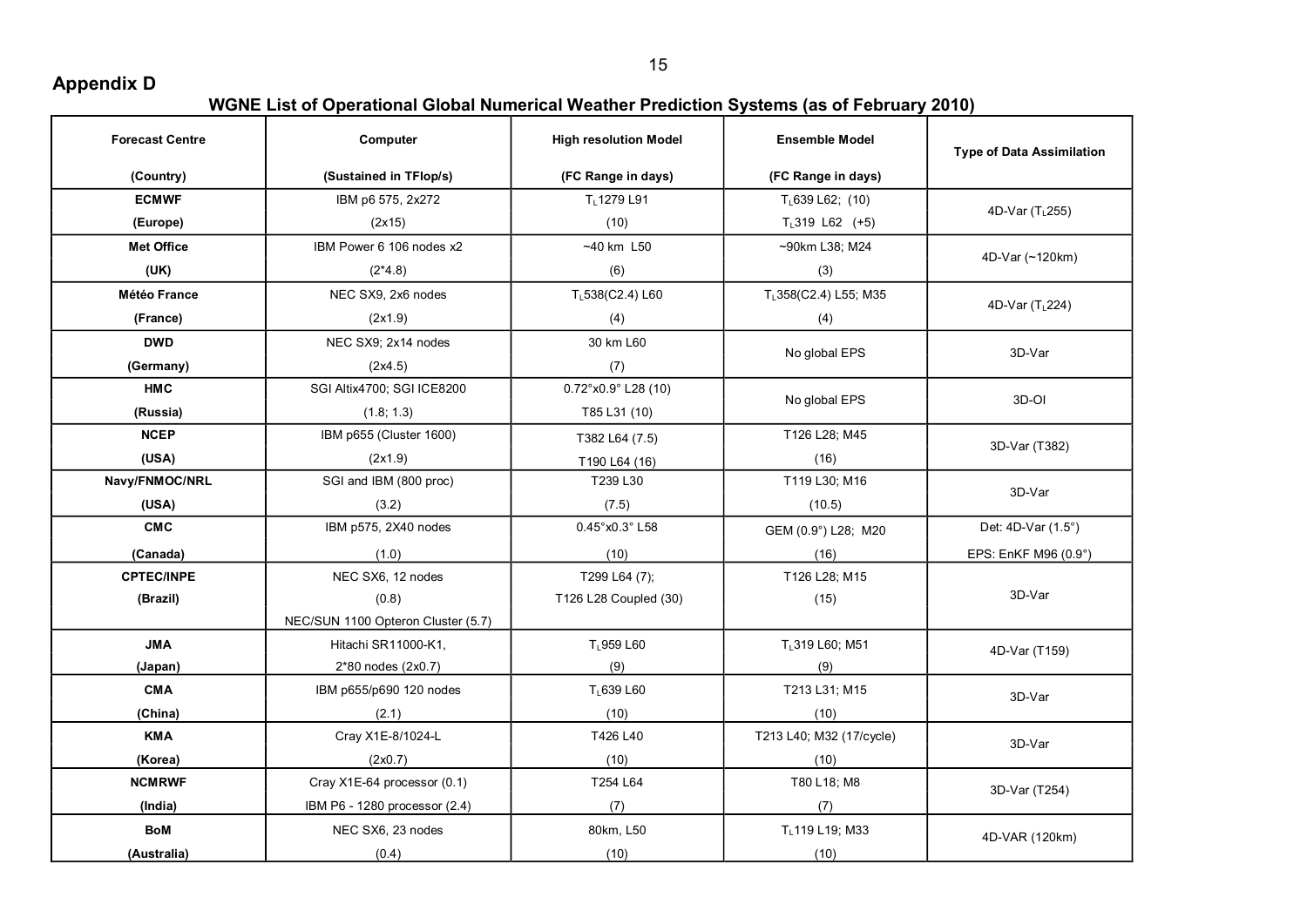| <b>Forecast Centre</b> | 2010        | 2011        | 2012        | 2013        | 2014 | 2015 |  |
|------------------------|-------------|-------------|-------------|-------------|------|------|--|
| (Country)              |             |             |             |             |      |      |  |
| <b>ECMWF</b>           | 2x15        | 2x30        | 2x30        | tbd         | tbd  | tbd  |  |
| (Europe)               |             |             |             |             |      |      |  |
| <b>Met Office</b>      | 2x4.8       | 2x4.8       | 2x16        | 2x16        | tbd  | tbd  |  |
| (UK)                   |             |             |             |             |      |      |  |
| <b>Météo France</b>    | 2x1.9       | 2x3         | 2x3         | tbd         | tbd  | tbd  |  |
| (France)               |             |             |             |             |      |      |  |
| <b>DWD</b>             | 2x4.5       | 2x15        | 2x15        | tbd         | tbd  | tbd  |  |
| (Germany)              |             |             |             |             |      |      |  |
| <b>HMC</b>             | $1.8 + 1.3$ | $1.8 + 1.3$ | $1.8 + 1.3$ | $1.8 + 1.3$ | tbd  | tbd  |  |
| (Russia)               |             |             |             |             |      |      |  |
| <b>NCEP</b>            | 2x9.3       | 2x9.3       | 2x27        | 2x27        | 2x90 | tbd  |  |
| (USA)                  |             |             |             |             |      |      |  |
| Navy/FNMOC/NRL         | 3           | 3           | tbd         | tbd         | tbd  | tbd  |  |
| (USA)                  |             |             |             |             |      |      |  |
| <b>CMC</b>             | 3.2         | 3.2         | tbd         | tbd         | tbd  | tbd  |  |
| (Canada)               |             |             |             |             |      |      |  |
| <b>CPTEC/INPE</b>      | 15          | 15          | tbd         | tbd         | tbd  | tbd  |  |
| (Brazil)               |             |             |             |             |      |      |  |
| <b>JMA</b>             | 2x0.7       | 2x0.7       | tbd         | tbd         | tbd  | tbd  |  |
| (Japan)                |             |             |             |             |      |      |  |
| <b>CMA</b>             | 2.1         | 2.1         | tbd         | tbd         | tbd  | tbd  |  |
| (China)                | 5.0         | 5.0         |             |             |      |      |  |
| <b>KMA</b>             | 1.4         | 2x17        | 2x17        | 2x17        | tbd  | tbd  |  |
| (Korea)                | 1.5         |             |             |             |      |      |  |
| <b>NCMRWF</b>          | 2.5         | tbd         | tbd         | tbd         | tbd  | tbd  |  |
| (India)                |             |             |             |             |      |      |  |
| <b>BoM</b>             | 1.5         | 3           | 3           | tbd         | tbd  | tbd  |  |
| (Australia)            |             |             |             |             |      |      |  |

**WGNE Overview of Plans at the NWP Centres with Global Forecasting Systems**

**Part I: Computer (Sustained Performance in TFlop/s based on main deterministic model)**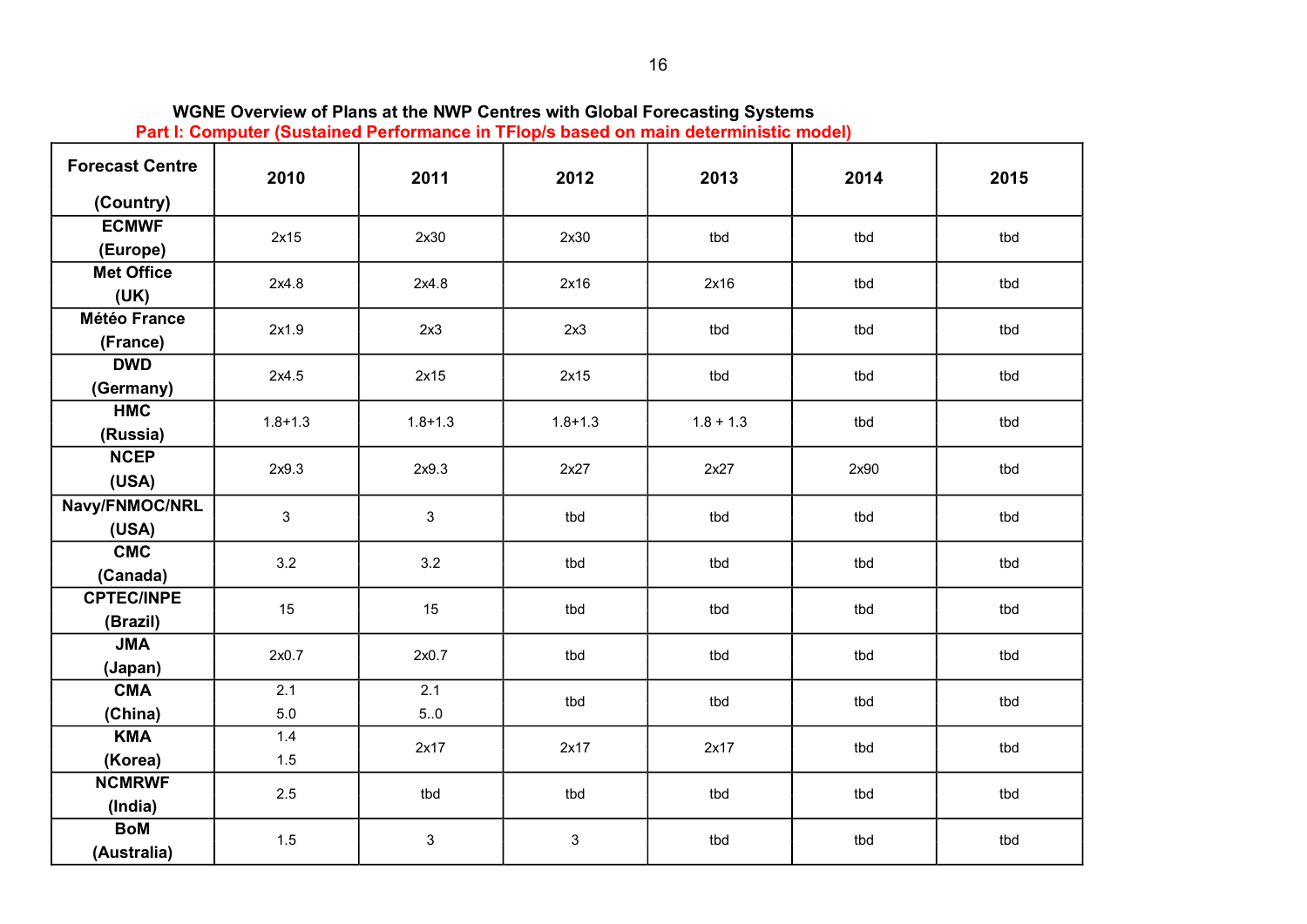## **Part II: Global Modelling**

#### **a) Deterministic Model (Resolution and number of layers)**

| <b>Forecast Centre</b><br>(Country) | 2010                                             | 2011                                                 | 2012                                             | 2013                                               | 2014                             | 2015       |
|-------------------------------------|--------------------------------------------------|------------------------------------------------------|--------------------------------------------------|----------------------------------------------------|----------------------------------|------------|
| <b>ECMWF</b><br>(Europe)            | TL1279 L91                                       | TL1279 L140?                                         | TL1279 L140?                                     | tbd                                                | tbd                              | tbd        |
| <b>Met Office</b><br>(UK)           | 25 km L70                                        | 25 km L70                                            | 20km L70                                         | tbd                                                | tbd                              | tbd        |
| <b>Météo France</b><br>(France)     | T <sub>1</sub> 798c2.4 L70<br>(10km on W Europe) | T <sub>L</sub> 798c2.4 L70 (10km on W Europe)        | T <sub>L</sub> 798c2.4 L70<br>(10km on W Europe) | tbd                                                | tbd                              | tbd        |
| <b>DWD</b><br>(Germany)             | 30 km L60                                        | 20 km L60                                            | 20 km L70 (5 km for<br>Europe)                   | 20 km L70 (5 km for<br>Europe)                     | tbd                              | tbd        |
| <b>HMC</b><br>(Russia)              | 0.72°x0.9°L28<br>T169 L31                        | 0.37° x0.45° L50<br>T339 L31                         | $0.37^{\circ}$ x $0.45^{\circ}$ L50<br>T339 L63  | $0.19^{\circ}$ x $0.22^{\circ}$ L60<br>T679L63(10) | tbd                              | tbd        |
| <b>NCEP</b><br>(USA)                | T574 L64 (7.5)<br>T254 L64 (16)                  | T878; L64 (7.5)<br>T382; L64 (16)                    | T878; L64 (7.5)<br>T382; L64 (16)                | T878; L91 (7.5)<br>T382; L91 (16)                  | T878; L91(7.5)<br>T382; L91 (16) | <b>TBD</b> |
| Navy/FNMOC/NRL<br>(USA)             | T319 L42                                         | T319 L42                                             | T479 L60                                         | T479 L60                                           | T511 L64                         | T511 L64   |
| <b>CMC</b><br>(Canada)              | $(0.45^{\circ} \text{x} 0.3^{\circ})$ L80        | $(0.45^{\circ} \text{x} 0.3^{\circ})$ L80            | (0.35°x0.23°) L80                                | (0.35°x0.23°) L90                                  | (0.3°x0.2°) L90                  | tbd        |
| <b>CPTEC/INPE</b><br>(Brazil)       | 20 km L96                                        | 20 km L96                                            | 10 km L96                                        | 10 km L128                                         | tbd                              | tbd        |
| <b>JMA</b><br>(Japan)               | TL959 L60                                        | T <sub>L</sub> 959 L60                               | tbd                                              | tbd                                                | tbd                              | tbd        |
| <b>CMA</b><br>(China)               | TL639 L60<br><b>GRAPES</b><br>50 km L36          | T <sub>L</sub> 639 L60<br><b>GRAPES</b><br>50 km L35 | <b>GRAPES</b><br>25 km L60                       | <b>GRAPES</b><br>26 km L60                         | tbd                              | tbd        |
| <b>KMA</b><br>(Korea)               | 40 km L50                                        | 25 km L70                                            | 25 km L70                                        | 20 km L90                                          | tbd                              | tbd        |
| <b>NCMRWF</b><br>(India)            | T382 L64                                         | 25 km L70                                            | 25 km L70                                        | tbd                                                | tbd                              | tbd        |
| <b>BoM</b><br>(Australia)           | $~10$ km L70                                     | 25 km L70                                            | 25 km L90                                        | tbd                                                | tbd                              | tbd        |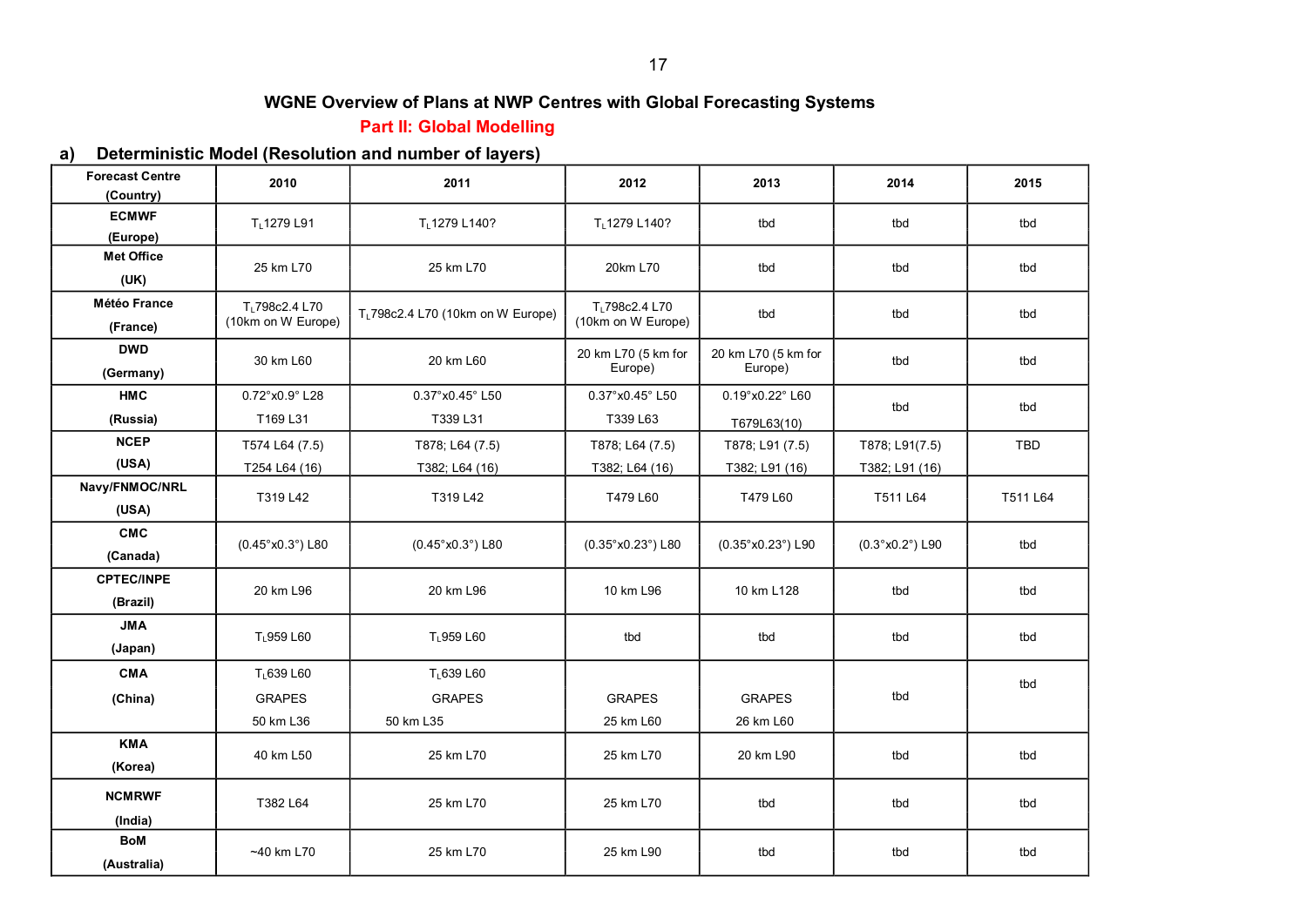# **Part II: Global Modelling**

#### **b) Global Ensemble Prediction System (Resolution, number of layers, number of members, forecast range in days)**

| <b>Forecast Centre</b><br>(Country) | 2010                           | 2011                                | 2012                      | 2013                                | 2014                 | 2015               |
|-------------------------------------|--------------------------------|-------------------------------------|---------------------------|-------------------------------------|----------------------|--------------------|
| <b>ECMWF</b>                        | T639 to D+10                   | T639 to D+10                        | T639 to D+10 T319 to      |                                     |                      |                    |
| (Europe)                            | T319 to D+15                   | T319 to D+15                        | $D+15$                    | tbd                                 | tbd                  | tbd                |
| <b>Met Office</b>                   | ~60 km L70; M24;               | ~60 km L70; M24;                    | tbd                       | tbd                                 | tbd                  | tbd                |
| (UK)                                | 3                              | 3                                   |                           |                                     |                      |                    |
| <b>Météo France</b>                 | T358c2.4 L65; M35;             | T538c2.4 L65; M35; 4 days           | T538c2.4 L65; M35; 4 days | tbd                                 | tbd                  | tbd                |
| (France)                            | $\overline{4}$                 |                                     |                           |                                     |                      |                    |
| <b>DWD</b>                          | ~40 km L40; M20;               | $~140$ km L40; M20;                 | ~40 km L40; M20;          | tbd                                 | tbd                  | tbd                |
| (Germany)                           | $\mathbf{1}$                   | $\mathbf{1}$                        | $\mathbf{1}$              |                                     |                      |                    |
| <b>HMC</b>                          | T85L31 (13), T169L31 (1)       | T169 L31,                           | T169 L31,                 | T169 L63,                           |                      |                    |
|                                     |                                | $0.72^{\circ}$ x $0.9^{\circ}$ L28; | 0.72°x0.9°L28;            | $0.72^{\circ}$ x $0.9^{\circ}$ L50; | tbd                  | tbd                |
| (Russia)                            | 0.72°x0.9°L28;M15; 10          | M42; 10                             | M42; 14                   | M42; 14                             |                      |                    |
| <b>NCEP</b>                         | T190 L28; M88; 20/cycle;       | T254 L42; M88; 16                   | T254L42; M88; 16          | 40 km L42; M88; 16                  | 40km L42; M88;<br>16 | 40km; L42; M88; 16 |
| (USA)                               | 16 days                        |                                     |                           |                                     |                      |                    |
| Navy/FNMOC/NRL                      | T119L30; M20; 16               | T119L30; M20; 16                    | T119L30; M20; 16          | T239L42; M20; 16                    | T239L42; M20; 30     | T239L42; M20; 30   |
| (USA)                               |                                |                                     |                           |                                     |                      |                    |
| <b>CMC</b>                          | GEM (0.6°x0.6°) L48 M20        | GEM (0.6°x0.6°) L58 M20             | GEM (0.6°x0.6°) L58 M20   | GEM (0.5°x0.5°) L58-                | GEM (0.5°x0.5°) L58- |                    |
| (Canada)                            | 16                             | 16                                  | 16                        | 80 M20 16                           | 80 M20 16            | tbd                |
| <b>CPTEC/INPE</b>                   | 50 km, L42, M50; 15            | 50 km, L42, M50; 15                 | 40 km, L64, M60; 15       | 40 km, L64, M60; 15                 | tbd                  | tbd                |
| (Brazil)                            |                                |                                     |                           |                                     |                      |                    |
| <b>JMA</b>                          | T <sub>1</sub> 319 L60; M51; 9 | T <sub>1</sub> 319 L60; M51; 9      | tbd                       | tbd                                 | tbd                  | tbd                |
| (Japan)                             |                                |                                     |                           |                                     |                      |                    |
| <b>CMA</b>                          | T213 L31; M30                  | T213L31; M30                        | GRAPES 50 km              | GRAPES 50km                         |                      |                    |
| (China)                             | (BGM, 10)                      | (BGM, 10)                           | M15, 10                   | M15,10                              | tbd                  | tbd                |
|                                     | GRAPES 100 km L31;<br>M15;10   | GRAPES 100 km L31;<br>M15;10        | L36, M15, 10              | L36, M15, 10                        |                      |                    |
| <b>KMA</b>                          | T213 L40; M34; 17/cycle;       |                                     |                           |                                     |                      |                    |
| (Korea)                             | 10                             | 40 km L50; M24; 10                  | 40 km L70; M24; 15        | 40 km L70; M24; 15                  | tbd                  | tbd                |
| <b>NCMRWF</b>                       | tbd                            | tbd                                 | tbd                       | tbd                                 | tbd                  | tbd                |
| (India)                             |                                |                                     |                           |                                     |                      |                    |
| BoM                                 | T119 L19; M33; (10)            | MOGREPS, ~60 km L70;                | MOGREPS, ~60 km L90;      | tbd                                 | tbd                  | tbd                |
| (Australia)                         |                                | M24                                 | M24                       |                                     |                      |                    |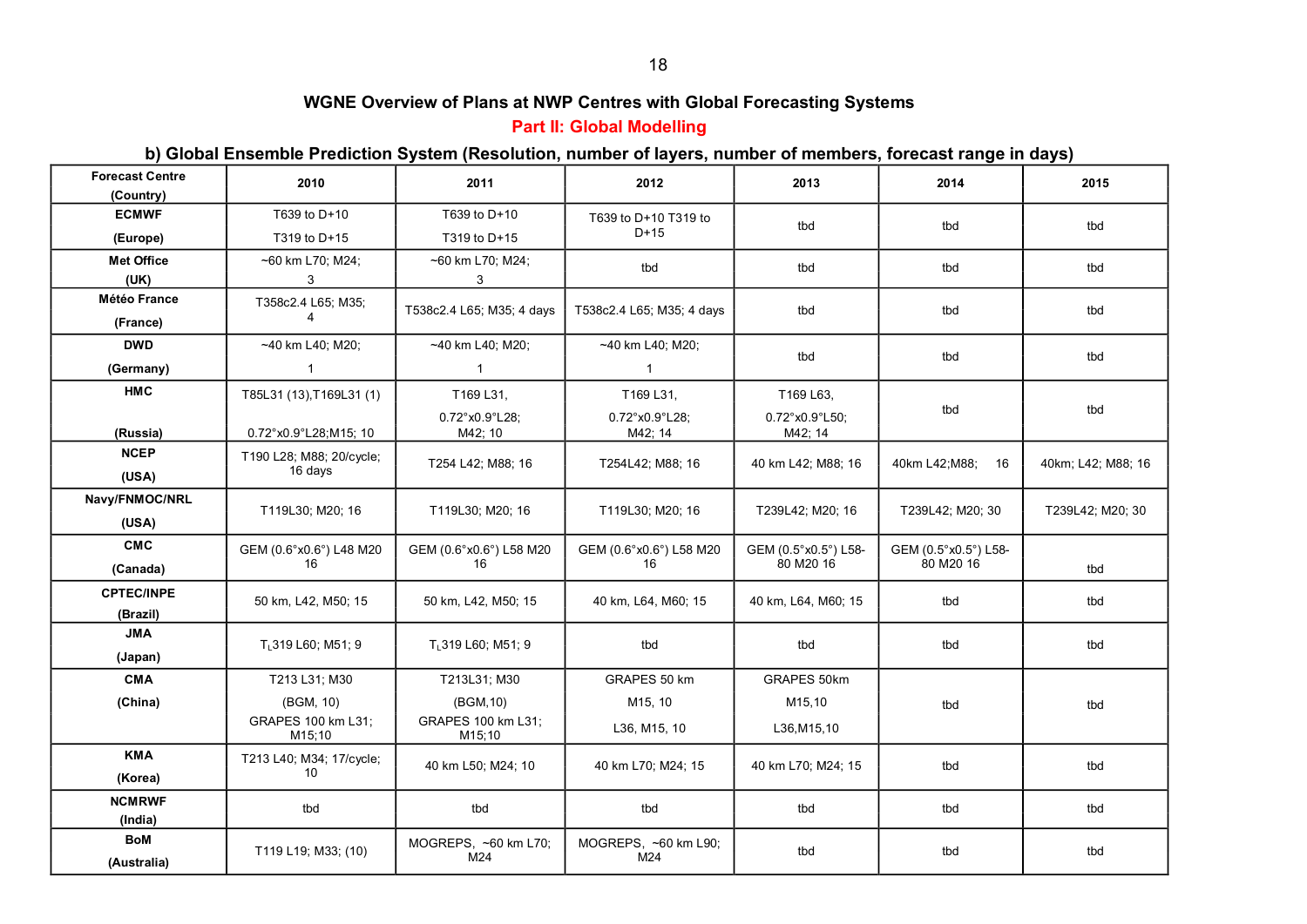# **Part II: Global Modelling**

# **c) Global Data Assimilation Scheme (Type, resolution, number of layers)**

| <b>Forecast Centre</b>   | 2010                                                                                            | 2011                                                                           | 2012                                                                           | 2013                                                                      | 2014                                                                                            | 2015     |
|--------------------------|-------------------------------------------------------------------------------------------------|--------------------------------------------------------------------------------|--------------------------------------------------------------------------------|---------------------------------------------------------------------------|-------------------------------------------------------------------------------------------------|----------|
| (Country)                |                                                                                                 |                                                                                |                                                                                |                                                                           |                                                                                                 |          |
| <b>ECMWF</b><br>(Europe) | 4D-Var; T <sub>1</sub> 1279 with T255<br>final inner loop; L91                                  | 4D-Var; T <sub>1</sub> 1279 with T <sub>1</sub> 399<br>final inner loop; L140? | 4D-Var; T <sub>1</sub> 1279 with T <sub>1</sub> 399<br>final inner loop; L140? | tbd                                                                       | tbd                                                                                             | tbd      |
| <b>Met Office</b>        | 4D-Var;                                                                                         | 4D-Var;                                                                        |                                                                                |                                                                           |                                                                                                 |          |
|                          |                                                                                                 |                                                                                | tbd                                                                            | tbd                                                                       | tbd                                                                                             | tbd      |
| (UK)                     | 75 km; L70                                                                                      | 60 km; L70                                                                     |                                                                                |                                                                           |                                                                                                 |          |
| <b>Météo France</b>      | 4D-Var+ensemble;                                                                                | 4D-Var+ensemble;                                                               | 4D-Var+ensemble; T <sub>L</sub> 323;<br>L70                                    | tbd                                                                       | tbd                                                                                             | tbd      |
| (France)                 | $T1224$ ; L70                                                                                   | T <sub>1</sub> 323; L70                                                        |                                                                                |                                                                           |                                                                                                 |          |
| <b>DWD</b>               | 3D-Var;                                                                                         | 3D-Var+ensemble;                                                               | 3D-Var+ensemble;                                                               | tbd                                                                       | tbd                                                                                             | tbd      |
| (Germany)                | 30 km; L60                                                                                      | 20 km; L60                                                                     | 20 km; L70                                                                     |                                                                           |                                                                                                 |          |
| <b>HMC</b>               | 3D-Var 1°x1° L38                                                                                | 3D-Var 0.5° x0.5° L80                                                          | 3D-Var + ENKF 0.5°x0.5°                                                        | 3D-Var + ENKF                                                             |                                                                                                 |          |
| (Russia)                 |                                                                                                 |                                                                                | L80                                                                            | $0.5^\circ$ x $0.5^\circ$ L80                                             | tbd                                                                                             | tbd      |
| <b>NCEP</b>              | Advanced-Var:                                                                                   | Advanced-Var:                                                                  | Advanced-Var:                                                                  | Advanced-Var:                                                             | Hybrid Ens-4D-Var                                                                               | tbd      |
| (USA)                    | T574; L64                                                                                       | T878; L64                                                                      | T878; L64                                                                      | T878; L91                                                                 | T878; L91                                                                                       |          |
| Navy/FNMOC/NRL           | 4D-Var                                                                                          | 4D-Var                                                                         | 4D-Var                                                                         | 4D-Var                                                                    | 4D-Var                                                                                          | 4D-Var   |
| (USA)                    | T319 L42                                                                                        | T319 L42                                                                       | T479 L60                                                                       | T479 L60                                                                  | T511 L64                                                                                        | T511 L64 |
| <b>CMC</b>               | Det: 4D-Var<br>$(1.5^{\circ} \text{x} 1.5^{\circ}), (0.45^{\circ} \text{x} 0.3^{\circ})$<br>L80 | Det: 4D-Var<br>$(0.9°x0.9°)$ , $(0.45°x0.3°)$<br>L80                           | Det: 4D-Var<br>$(0.9°x0.9°)$ , $(0.35°x0.23°)$<br>L80                          | Det: 4D-Var<br>$(0.6^{\circ} \times 0.45^{\circ})$ ,<br>(0.35°x0.23°) L90 | Det?: 4D-Var<br>$(0.6^{\circ} \times 0.45^{\circ})$ ,<br>$(0.3^{\circ} \times 0.2^{\circ})$ L90 | tbd      |
| (Canada)                 | EPS: EnKF M96<br>(0.9°x0.9°)                                                                    | EPS: EnKF M96<br>$(0.6^{\circ} \times 0.6^{\circ})$                            | EPS: EnKF M96<br>(0.6°x0.6°)                                                   | EPS: EnKF M96<br>$(0.6^{\circ} \times 0.4^{\circ})$                       | EPS?: EnKF M96<br>$(0.6^{\circ} \times 0.4^{\circ})$                                            |          |
| <b>CPTEC/INPE</b>        | LETKF:                                                                                          | LETKF:                                                                         | LETKF:                                                                         | LETKF:                                                                    | tbd                                                                                             | tbd      |
| (Brazil)                 | 40 km                                                                                           | 40 km                                                                          | 20 km                                                                          | 21 km                                                                     |                                                                                                 |          |
| <b>JMA</b>               | 4D-Var;                                                                                         | 4D-Var;                                                                        | tbd                                                                            | tbd                                                                       | tbd                                                                                             | tbd      |
| (Japan)                  | T159; L60                                                                                       | TL319; L60                                                                     |                                                                                |                                                                           |                                                                                                 |          |
| <b>CMA</b>               | SSI                                                                                             | SSI                                                                            |                                                                                |                                                                           |                                                                                                 |          |
| (China)                  | GRAPES_3D-Var                                                                                   | GRAPES_3D-VAR                                                                  | GRAPES_4D-VAR                                                                  | tbd                                                                       | tbd                                                                                             | tbd      |
|                          | 50 km; L36                                                                                      | 50 km; L36                                                                     | 100 km; L61                                                                    |                                                                           |                                                                                                 |          |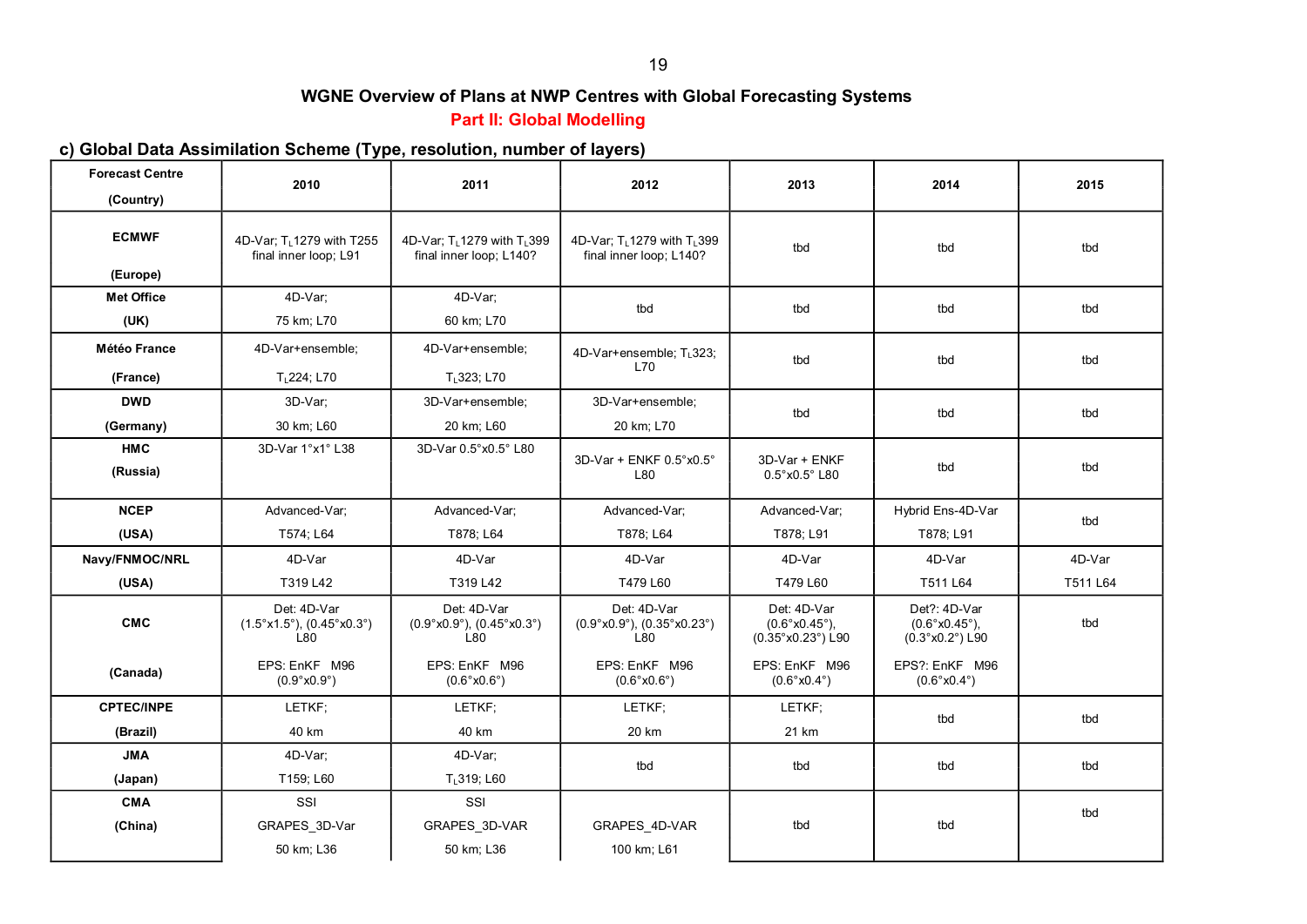|               |                   |                   | 20                |     |     |     |
|---------------|-------------------|-------------------|-------------------|-----|-----|-----|
| <b>KMA</b>    | 4D-Var:           | 4D-Var;           | 4D-Var;           | tbd | tbd | tbd |
| (Korea)       | 120km; L50        | 75km; L70         | 75km; L70         |     |     |     |
| <b>NCMRWF</b> | 3D-Var;           | 4D-VAR; 75 km L70 | 4D-VAR; 75 km L70 | tbd | tbd | tbd |
| (India)       | T382; L64         |                   |                   |     |     |     |
| BoM           | 4D-VAR; 75 km L70 | 4D-VAR; 75 km L70 | 4D-VAR; 60 km L90 | tbd | tbd | tbd |
| (Australia)   |                   |                   |                   |     |     |     |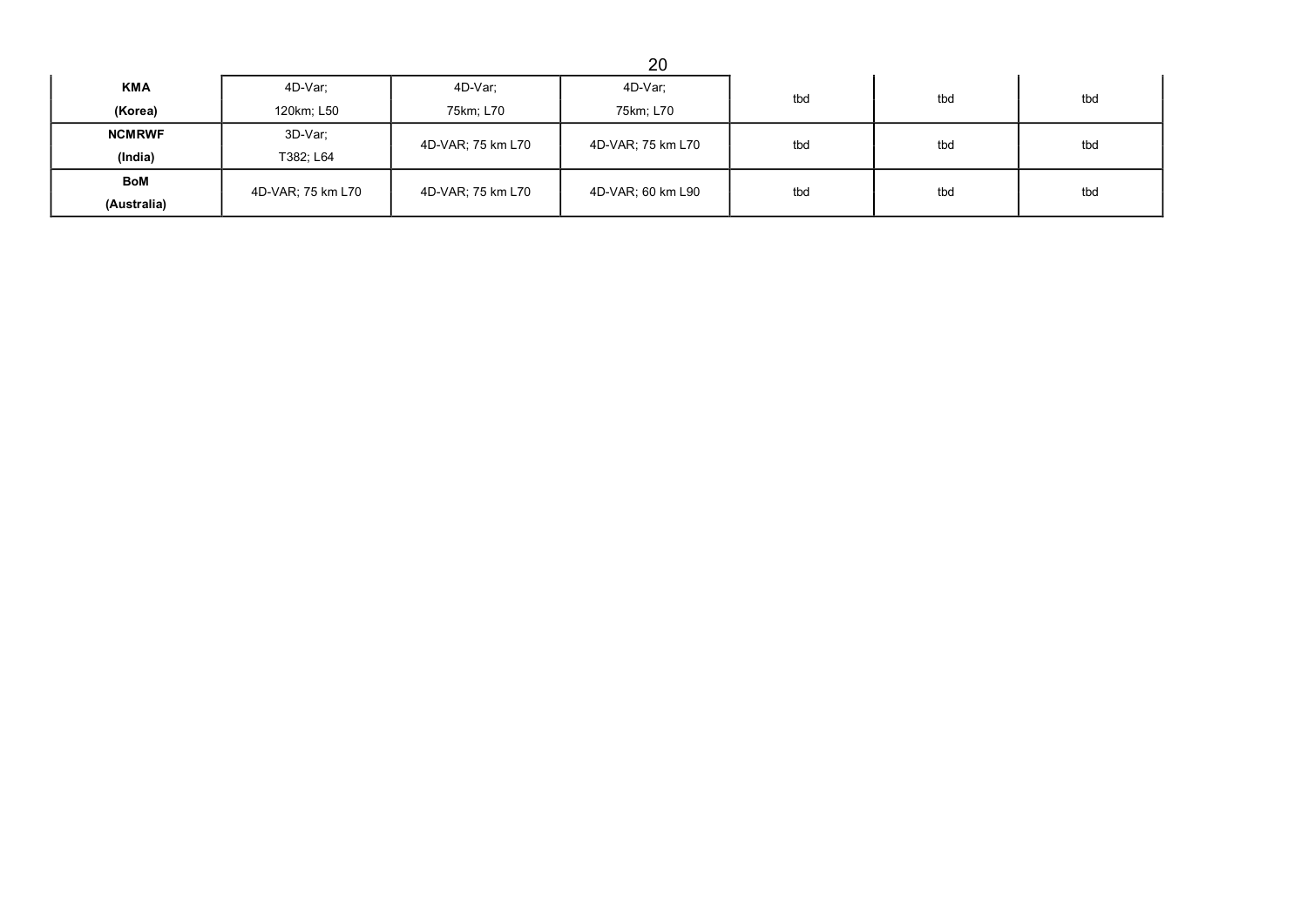**Part III: Regional Modelling** 

## **a) Regional deterministic model (number of gridpoints, resolution, number of layers)**

| <b>Forecast Centre</b> |                                                  |                                                  |                                                    |                                                  |                           |                           |
|------------------------|--------------------------------------------------|--------------------------------------------------|----------------------------------------------------|--------------------------------------------------|---------------------------|---------------------------|
| (Country)              | 2010                                             | 2011                                             | 2012                                               | 2013                                             | 2014                      | 2015                      |
| <b>ECMWF</b>           |                                                  |                                                  |                                                    |                                                  |                           |                           |
| (Europe)               |                                                  |                                                  |                                                    |                                                  |                           |                           |
| <b>Met Office</b>      | 600*360; 12 km; L70                              | 600*360; 12 km; L70                              | 600*360; 12 km; L70                                | 768*960; 1.5 km; L70                             | 768*960; 1.5 km; L70      | tbd                       |
| (UK)                   | 768*960; 1.5 km; L70                             | 768*960; 1.5 km; L70                             | 768*960; 1.5 km; L70                               |                                                  |                           |                           |
| <b>Météo France</b>    | 750x720; 2.5 km; L60                             | 750x720; 2.5 km; L60                             | 750x720; 2.5 km; L60                               | tbd                                              | tbd                       | tbd                       |
| (France)               |                                                  |                                                  |                                                    |                                                  |                           |                           |
| <b>DWD</b>             | 665x657; 7 km; L40                               | 665x657; 7 km; L40                               | zooming 5 km; L70                                  | tbd                                              | tbd                       | tbd                       |
| (Germany)              | 421x461; 2.8 km; L50                             | 421x461; 2.8 km; L50                             | 421x461; 2.8 km; L50                               |                                                  |                           |                           |
| <b>HMC</b>             | 670x430; 40 km; L30                              | 670x430; 40 km; L30                              | 1270x860; 25 km; L40                               | 1270x860; 25 km; L40                             |                           |                           |
| (Russia)               | 700x620, 7km, L40<br>2 dom.<br>500x500,2.8km,L50 | 700x620, 7km, L40<br>2 dom.<br>500x500,2.8km,L50 | 700x620, 7km, L60<br>$2$ dom.<br>500x500,2.8km,L80 | 700x620, 7km, L60<br>2 dom.<br>500x500,2.8km,L80 | tbd                       | tbd                       |
| <b>NCEP</b>            | 954x835; 12km; L60                               | 954x835; 12km; L70                               | 954x835; 12km; L80                                 | 1145x1002; 10 km; L80                            | 1145x1002; 10 km; L91     | 1273x1114; 9 km; L91      |
| (USA)                  | 778x1099; 4 km; L35                              | 1371x1100; 4 km; L70                             | 1371x1100; 4 km; L80                               | 2193x1760; 2.5 km; L80                           | 2193x1760; 2.5 km; L91    | 1182x1014; 2.25km;<br>L91 |
|                        | 874x614; 5.15km; L35                             | 595x625; 6 km; L70                               | 595x625; 6 km; L80                                 | 1071x1125; 3.33km; L80                           | 1071x1125; 3.33km;<br>L91 | 1190x1250; 3 km; L91      |
|                        | 191x309; 4 km; L35                               | 373x561; 3 km; L70                               | 373x561; 3 km; L80                                 | 559x841; 2 km; L80                               | 559x841; 2 km; L91        | 621x935; 1.8 km; L91      |
|                        | 214x174; 5.15km; L35                             | 241x241; 3 km; L70                               | 241x241; 3 km; L80                                 | 361x361; 2 km; L80                               | 361x361; 2 km; L91        | 401x401; 1.8 km; L91      |
| Navy/FNMOC/NRL         | 45/15/5 km; L40                                  | 45/15/5; L40                                     | 27/9/3 km; L40                                     | 27/9/3 km; L50                                   | 9/3/1; L50                | 9/3/1 km; L60             |
| (USA)                  |                                                  |                                                  |                                                    |                                                  |                           |                           |
| <b>CMC</b>             | 15 km; L80                                       | 15 km; L58                                       | 10 km; L58                                         | 10 km; L58                                       | 8km; L80                  |                           |
| (Canada)               | 4 LAMs at 2.5km; L58                             | LAMs at 2.5km; L58                               | LAMs at 2.5km; L58                                 | LAMs at 2.5km; L58                               | LAMs at 2.5km; L58        | tbd                       |
| <b>CPTEC/INPE</b>      | 601x1201, 10 km; L50                             | 601x1201, 10 km; L50                             | 1001x2101, 5 km; L80                               | 1001x2101, 5 km; L80                             | tbd                       | tbd                       |
| (Brazil)               |                                                  |                                                  |                                                    |                                                  |                           |                           |
| <b>JMA</b>             |                                                  |                                                  |                                                    |                                                  |                           |                           |
| (Japan)                | 721x577; 5 km; L50                               | 721x577; 5 km; L50                               | tbd                                                | tbd                                              | tbd                       | tbd                       |
| <b>CMA</b><br>(China)  | 550x330, GRAPES-15km;<br>L60                     | 1650x990, GRAPES-5km;<br>L60                     | 1650x990, GRAPES-5km;<br>L60                       | tbd                                              | tbd                       | tbd                       |
| <b>KMA</b>             | 574x514, 10 km, L40                              | 574x514, 10 km, L40                              | 540x432, 12 km, L70                                | 540x432, 12 km, L70                              |                           |                           |
| (Korea)                | 540x432, 12 km, L38                              | 540x432, 12 km, L70                              | 1.5 km, L70                                        | 1.5 km, L70                                      | tbd                       | tbd                       |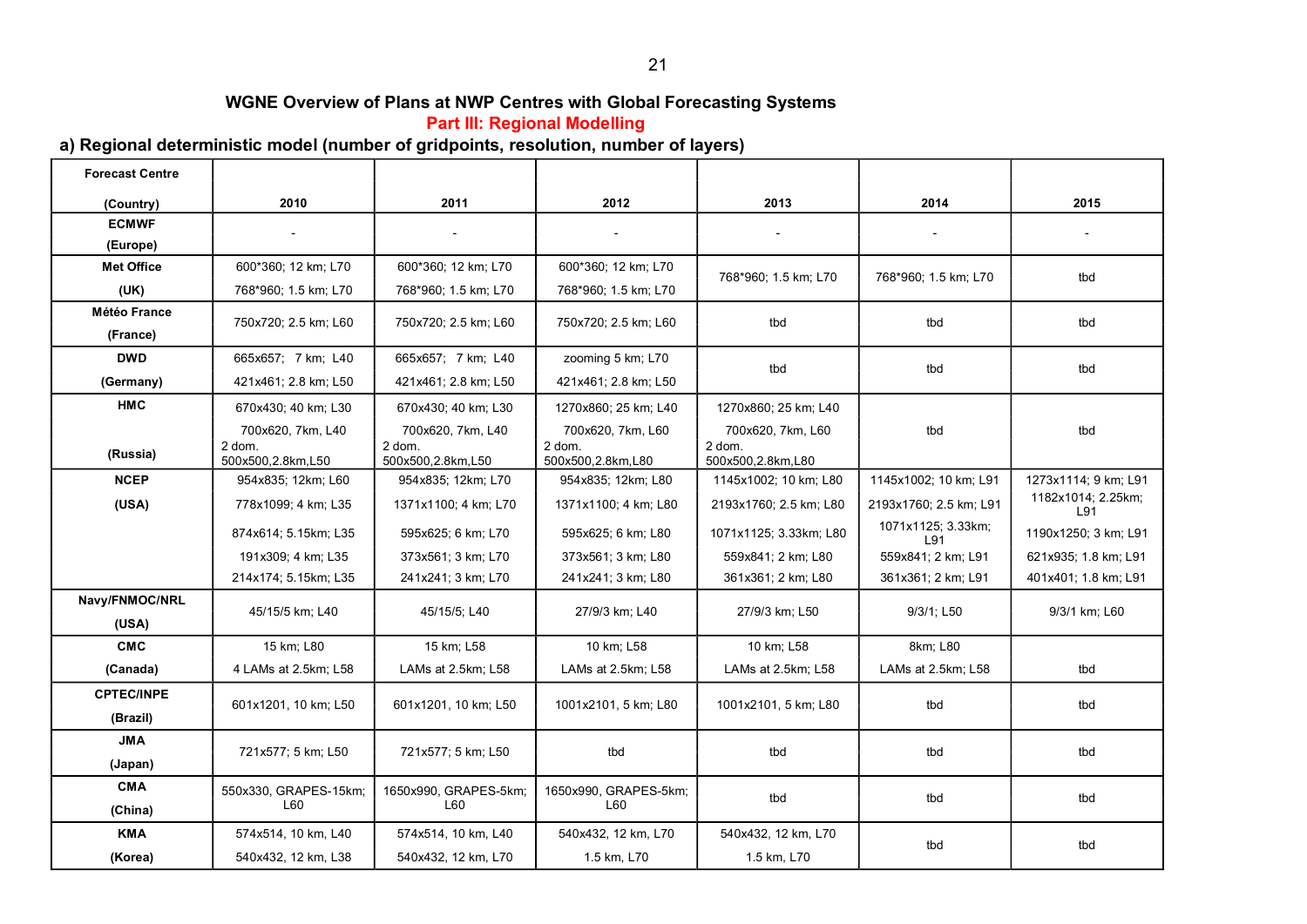|               |                            |                            | 22                         |                                       |                                     |     |
|---------------|----------------------------|----------------------------|----------------------------|---------------------------------------|-------------------------------------|-----|
| <b>NCMRWF</b> | 27km, L38                  | 12 km L70                  | 12 km L70                  | tbd                                   | tbd                                 | tbd |
| (India        | 9km, L38                   |                            |                            |                                       |                                     |     |
| <b>BoM</b>    | 320x220; 37.5km L70        |                            |                            |                                       | tbd                                 |     |
| (Australia)   | 680x544; 12km L70          | 960x660; 12km L70          | 960x660; 12km L90          | $(960-1440)x(660-990);$<br>8-12km L90 | (960-1440)x(660-990);<br>8-12km L90 | tbd |
|               | 6 LAMs 240x240; 5km<br>L70 | 6 LAMs 600x600; 2km<br>L70 | 6 LAMs 600x600; 2km<br>L90 | 6 LAMs 600x600; 2km<br>L90            | 6 LAMs 600x600; 2km<br>L90          |     |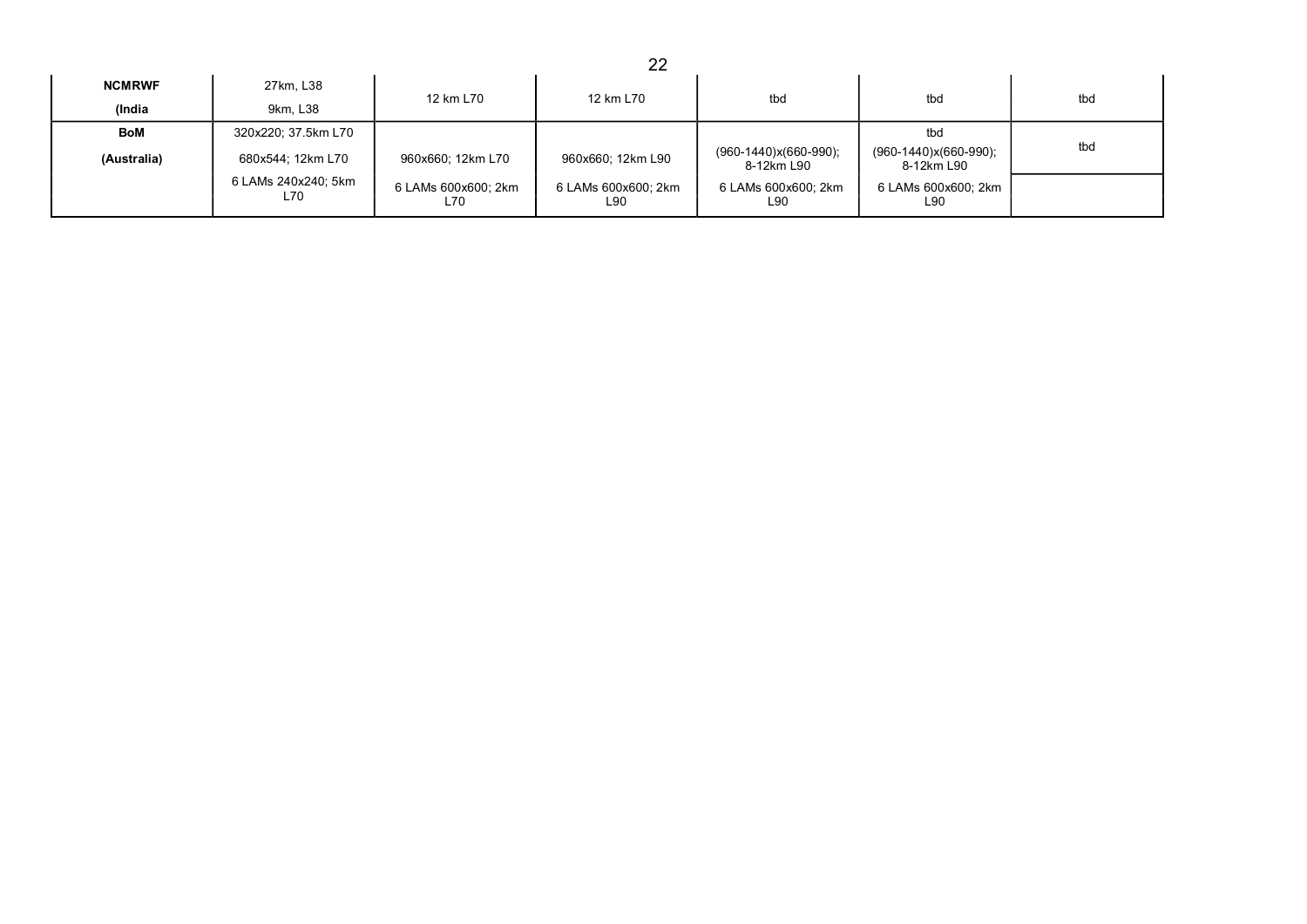# **Part III: Regional Modelling**

# **b) Regional Ensemble Prediction System (Resolution, number of members, forecast range in days)**

| <b>Forecast Centre</b> | 2010                    | 2011                  | 2012                     | 2013                     | 2014                     | 2015              |
|------------------------|-------------------------|-----------------------|--------------------------|--------------------------|--------------------------|-------------------|
| (Country)              |                         |                       |                          |                          |                          |                   |
| <b>ECMWF</b>           |                         |                       |                          |                          |                          |                   |
| (Europe)               |                         | $\blacksquare$        | $\overline{\phantom{a}}$ | $\overline{\phantom{a}}$ | $\overline{\phantom{a}}$ |                   |
| <b>Met Office</b>      |                         |                       | 18 km; M24; 2            |                          |                          |                   |
| (UK)                   | 18 km; M24; 2           | 18 km; M24; 2         | 1.5 km; M6; 1            | tbd                      | tbd                      | tbd               |
| <b>Météo France</b>    | 23 km; M35; 4           | 15 km; M35; 4         | 15 km; M35; 4            | tbd                      | tbd                      | tbd               |
| (France)               |                         |                       |                          |                          |                          |                   |
| <b>DWD</b>             | 2.8 km; M20; 1          | 2.8 km; M40; 1        | 2.8 km; M40; 1           | tbd                      | tbd                      | tbd               |
| (Germany)              |                         |                       |                          |                          |                          |                   |
| <b>HMC</b>             | No regional EPS         | tbd                   | tbd                      | tbd                      | tbd                      | tbd               |
| (Russia)               |                         |                       |                          |                          |                          |                   |
| <b>NCEP</b>            | 32 km; M21; 4cyc;       | 32 km; M21; 4cyc;     | 20 km; M25; 4cyc; 4day   | 20 km; M25; 4cyc;        | 10km; M25; 4cyc; 4day    | 3km nested; M6;   |
| (USA)                  | $3.625$ day             | 3.625day              |                          | 4day                     |                          | 24cyc(hrly); 1day |
|                        |                         |                       |                          | 3 km; M6; 2              | 3 km; M6; 2              | 2.5km; M10; 2     |
| Navy/FNMOC/NRL         | No regional EPS         | 45/15 km; M20; 3      | 27/9 km; M20; 3          | 27/9 km; M20; 3          | tbd                      | tbd               |
| (USA)                  |                         |                       |                          |                          |                          |                   |
| <b>CMC</b>             | 33 km L28               | 25 km L28             | 25 km L60                | 25 km L70                | 15 km L80                | tbd               |
| (Canada)               | M202                    | M202                  | M203                     | M203                     | M203                     |                   |
| <b>CPTEC/INPE</b>      | 20 km; M21; 10          | 20 km; M21; 10        | 10 km, M21, 10           | 10 km, M21, 10           | tbd                      | tbd               |
| (Brazil)               |                         |                       |                          |                          |                          |                   |
| <b>JMA</b>             | TL319 L60; M11;         | TL319 L60; M11;       | tbd                      | tbd                      | tbd                      | tbd               |
| (Japan)                | 4 times/day; 5          | 4 times/day; 5        |                          |                          |                          |                   |
| <b>CMA</b>             |                         | GRAPES 15 km; M30; 72 | GRAPES 15 km; M30; 72    | tbd                      | tbd                      | tbd               |
| (China)                | GRAPES 30 km; M15; 72hr | hr                    | hr                       |                          |                          |                   |
| <b>KMA</b>             | No regional EPS         | No regional EPS       | 12 km; M24; 3            | 12 km; M24; 3            | tbd                      | tbd               |
| (Korea)                |                         |                       |                          |                          |                          |                   |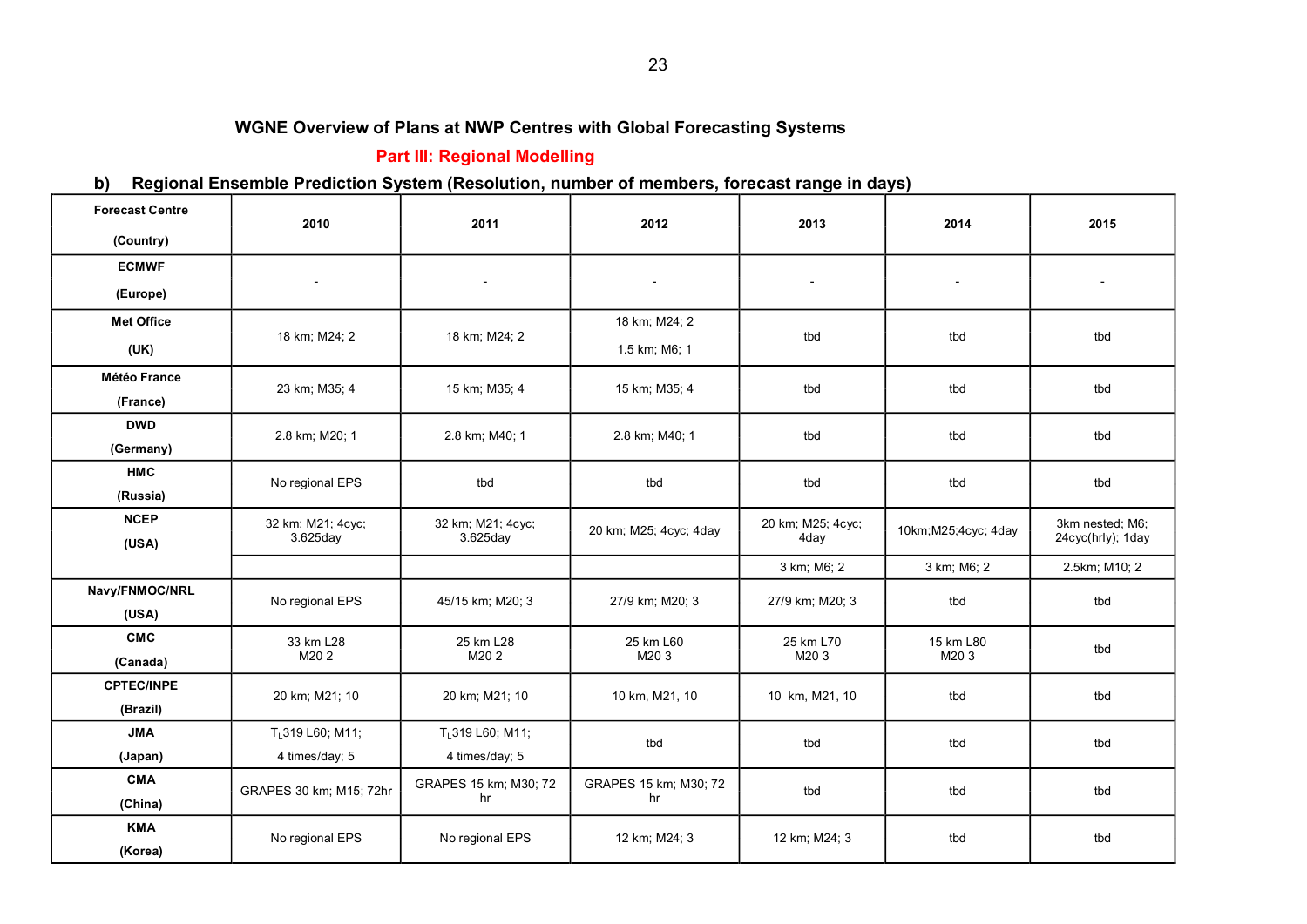|                         |                                       |                              | 24                          |     |     |     |
|-------------------------|---------------------------------------|------------------------------|-----------------------------|-----|-----|-----|
| <b>NCMRWF</b><br>(India | No regional EPS                       | No regional EPS              | No regional EPS             | tbd | tbd | tbd |
| BoM<br>(Australia)      | No operational regional<br><b>EPS</b> | MOGREPS; 24km L70;<br>M24; 3 | MOGREPS; 24km L90;<br>M24:3 | tbd | tbd | tbd |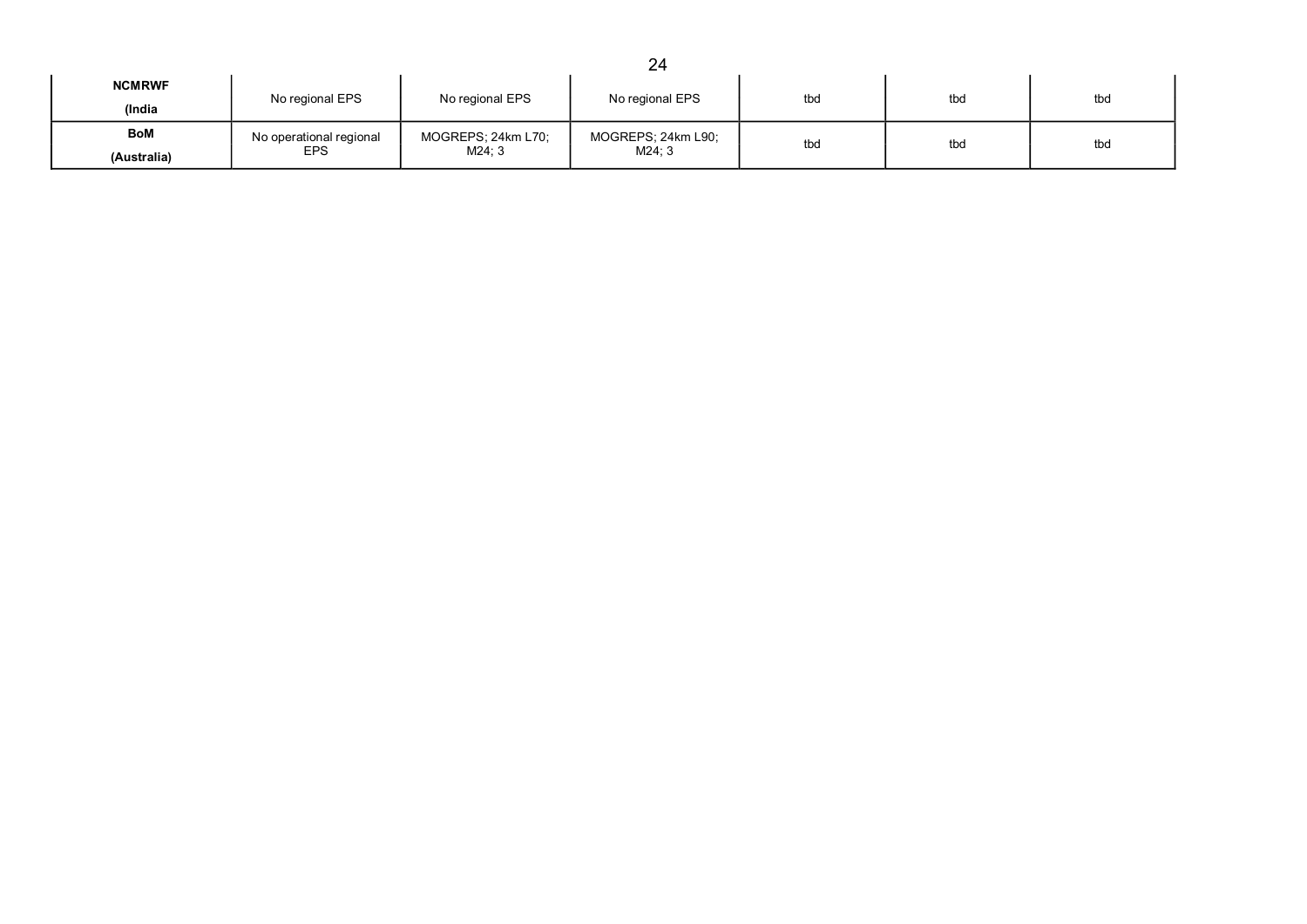#### **WGNE Overview of Plans at NWP Centres with Global Forecasting Systems Part III: Regional Modelling**

# **c) Regional Data Assimilation Scheme (Type and resolution)**

| <b>Forecast Centre</b>          |                                  |                                  |                                  |                                  |                                  |                     |
|---------------------------------|----------------------------------|----------------------------------|----------------------------------|----------------------------------|----------------------------------|---------------------|
| (Country)                       | 2010                             | 2011                             | 2012                             | 2013                             | 2014                             | 2015                |
| <b>ECMWF</b>                    |                                  |                                  |                                  |                                  |                                  |                     |
| (Europe)                        |                                  |                                  |                                  |                                  |                                  |                     |
| <b>Met Office</b>               | 4D-Var, 24 km                    | 4D-Var, 24 km                    | 4D-Var, 24 km                    |                                  |                                  |                     |
| (UK)                            | 3D-Var + LH nudging,<br>1.5 km   | 3D-Var + LH nudging,<br>1.5 km   | 4D-Var, 4 km?                    | tbd                              | tbd                              | tbd                 |
| <b>Météo France</b><br>(France) | 3D-Var, 2.5 km                   | 3D-Var, 2.5 km                   | 3D-Var, 2.5 km                   | tbd                              | tbd                              | tbd                 |
| <b>DWD</b>                      | Nudging; 7 km                    | Nudging; 7 km                    | 3D-Var + LETKF: 7 km             | 3D-Var + LETKF: 7km              | tbd                              | tbd                 |
| (Germany)                       | Nudging, LH-N.; 2.8 km           | Nudging, LH-N.; 2.8 km           | LETKF: 2.8 km                    | LETKF; 2.8 km                    |                                  |                     |
| <b>HMC</b><br>(Russia)          | Nudging; 7km                     | 3D-Var 15 km                     | 3D-Var + EnKF 15 km              | 3D-Var + EnKF 12 km              | 3D-Var + EnKF 5 km               |                     |
| <b>NCEP</b>                     | Advanced-Var;                    | Advanced-Var:                    | Advanced-Var;                    | Advanced-Var:                    | Hybrid: EnsK-4DVar;              | Hybrid: EnsK-4DVar; |
| (USA)                           | 12/4 km                          | 12/6/4/3 km                      | 12/6/4/3 km                      | 10/3.33/2.5/2 km                 | 10/3.33/2.5/2 km                 | 9/3/2.25/1.8 km     |
| Navy/FNMOC/NRL                  | 3D-Var                           | 3D-Var                           | 4D-Var                           | 4D-Var                           | 4D-Var                           | 4D-Var              |
| (USA)                           | 45/15/5 km                       | 45/15/5 km                       | 27/9/3 km                        | 27/9/3 km                        | 9/3/1 km                         | 9/3/1 km            |
| <b>CMC</b>                      | Continental: 3D-Var<br>55 km L80 | Continental: 4D-Var<br>55 km L80 | Continental: 4D-Var<br>55 km L80 | Continental: 4D-Var<br>55 km L80 | Continental: 4D-Var<br>25 km L80 | tbd                 |
| (Canada)                        |                                  | Local: 3D-Var 10 km L58          | Local: 3D-Var 10 km L58          | Local: 3D-Var 10 km<br>L58       | Local: 3D-Var 8 km<br>L80        |                     |
| <b>CPTEC/INPE</b>               | LETKF;                           | LETKF;                           | LETKF;                           | LETKF;                           | tbd                              | tbd                 |
| (Brazil)                        | 20 km                            | 20 km                            | 10 km                            | 10 km                            | tbd                              |                     |
| <b>JMA</b>                      | 4D-Var, 15 km                    | 4D-Var, 15 km                    | tbd                              | tbd                              | tbd                              | tbd                 |
| (Japan)                         |                                  |                                  |                                  |                                  |                                  |                     |
| <b>CMA</b>                      | GRAPES-3D-VAR, 15 km             | GRAPES-4D-VAR, 30 km             | GRAPES-4D-VAR, 15 km             | tbd                              | tbd                              | tbd                 |
| (China)<br><b>KMA</b>           |                                  | 3D-Var, 10 km                    |                                  | 4D-Var, 24 km                    |                                  |                     |
| (Korea)                         | 3D-Var, 10 km                    | 4D-Var, 24 km                    | 4D-Var, 24 km<br>3D-Var, 1.5 km  | 3D-Var, 1.5 km                   | tbd                              | tbd                 |
|                                 |                                  |                                  |                                  |                                  |                                  |                     |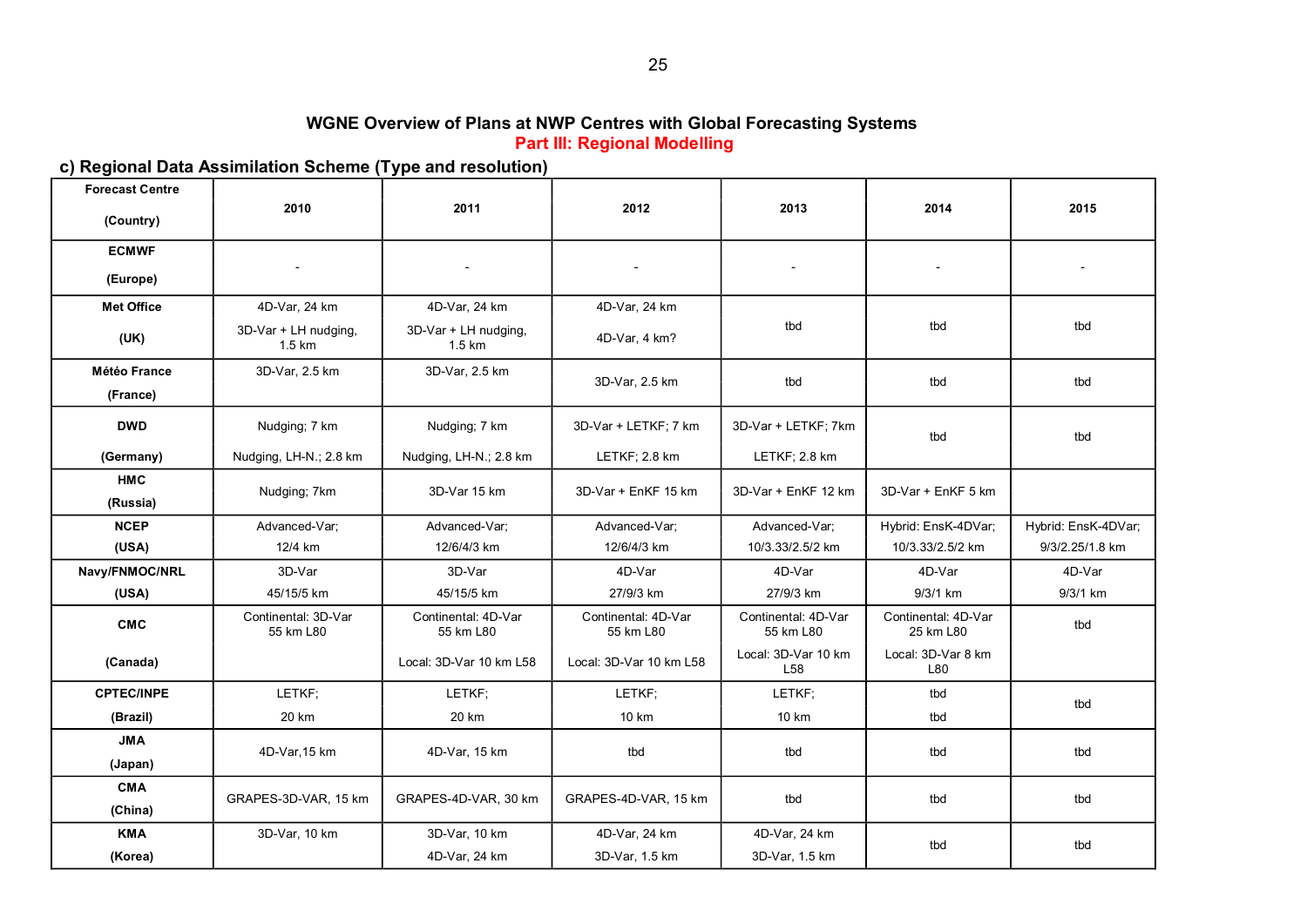|                         |                    |                    | 26                 |                    |                                             |     |
|-------------------------|--------------------|--------------------|--------------------|--------------------|---------------------------------------------|-----|
| <b>NCMRWF</b><br>(India | 3D-Var             | tbd                | tbd                | tbd                | tbd                                         | tbd |
| BoM                     | 4D-VAR: 75 km: L70 | 4D-VAR: 36 km: L70 | 4D-VAR: 36 km; L90 | 4D-VAR; 36 km; L90 | 4D-VAR; 36 km; L90                          | tbd |
| (Australia)             | 4D-VAR: 36 km; L70 |                    | 3D-VAR; 6 km; L90  |                    | (3-4)D-VAR; 6 km; L90 (3-4)D-VAR; 6 km; L90 |     |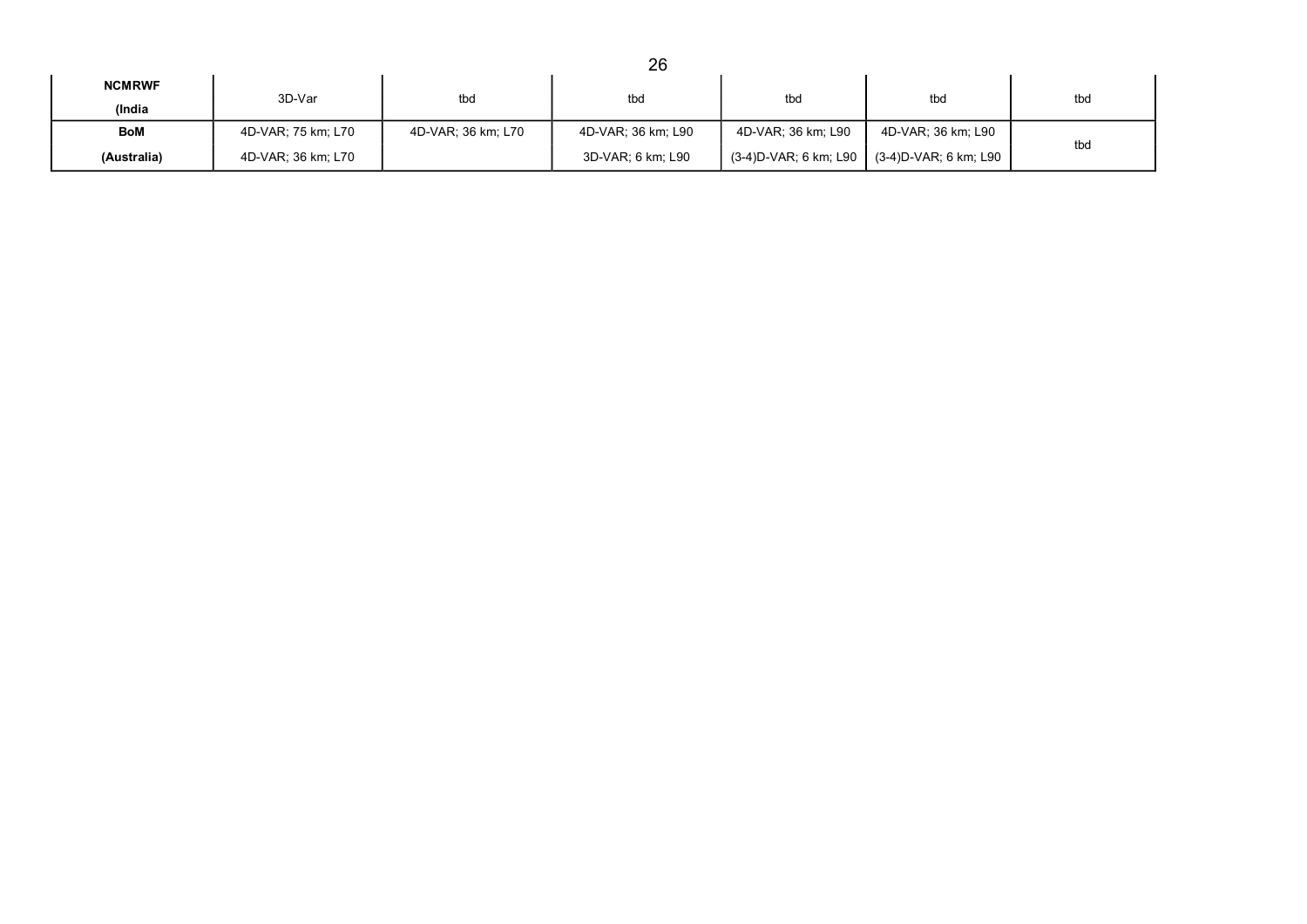## 27

#### **WGNE Overview of Plans at NWP Centres with Global Forecasting Systems**

#### **Part IV: Atmospheric composition**

## **a) Global atmospheric composition modelling (Type [Aerosols? Chemically reactive gases?] and resolution)**

| <b>Forecast Centre</b>    | 2010                                                                                                                                                                                                                                                                    | 2011                                                                                                                                                                                                             | 2012                                                                                                             | 2013                                                                                                  | 2014                                                                     | 2015                                                                     |
|---------------------------|-------------------------------------------------------------------------------------------------------------------------------------------------------------------------------------------------------------------------------------------------------------------------|------------------------------------------------------------------------------------------------------------------------------------------------------------------------------------------------------------------|------------------------------------------------------------------------------------------------------------------|-------------------------------------------------------------------------------------------------------|--------------------------------------------------------------------------|--------------------------------------------------------------------------|
| (Country)                 |                                                                                                                                                                                                                                                                         |                                                                                                                                                                                                                  |                                                                                                                  |                                                                                                       |                                                                          |                                                                          |
| <b>ECMWF</b><br>(Europe)  | aerosol, O3, NO2, SO2,<br>CO, HCHO, CO2, CH4,<br>4D-Var T255L60, NRT and<br>reanalysis                                                                                                                                                                                  | aerosol, O3, NO2, SO2,<br>CO, HCHO, CO2, CH4,<br>4D-Var T255L60, NRT and<br>reanalysis                                                                                                                           | Pending contract<br>negotiations with EC                                                                         | Pending contract<br>negotiations with EC                                                              | Pending contract<br>negotiations with EC                                 |                                                                          |
| <b>Met Office</b><br>(UK) | Aerosol climatologies in<br>main global NWP                                                                                                                                                                                                                             | Prognostic dust                                                                                                                                                                                                  | Prognostic sea-salt.<br>biomass                                                                                  | tbd                                                                                                   | tbd                                                                      | tbd                                                                      |
| Météo France (France)     | Resolution: 2°. Gas phase<br>Chemistry: 118 species,<br>over 300 reactions<br>(comprehensive strat+trop)<br>scheme). Aerosol: dusts,<br>sea salts (mid-2010), black<br>carbon (mid-2010), sulfate<br>(mid-2010), anthropogenic<br>PM2.5 and PM10-2.5 (mid-<br>$2010$ ). | Resolution: 2°. Gas phase<br>Chemistry: 118 species,<br>over 300 reactions<br>(comprehensive strat+trop<br>scheme). Aerosol: dusts.<br>sea salts, black carbon,<br>sulfate, anthropogenic<br>PM2.5 and PM10-2.5. | Implement a data<br>assimilation step + Finalize<br>comprehensive aerosol<br>scheme (including SOA,<br>ammonia,) | tbd. CPU permitting,<br>increase gradually to<br>target resolutions : 1°                              | tbd. CPU permitting,<br>increase gradually to<br>target resolutions : 1° | tbd. CPU permitting,<br>increase gradually to<br>target resolutions : 1° |
| <b>DWD</b><br>(Germany)   | Nil                                                                                                                                                                                                                                                                     | tbd                                                                                                                                                                                                              | tbd                                                                                                              | tbd                                                                                                   | tbd                                                                      | tbd                                                                      |
| <b>HMC</b>                | Nil                                                                                                                                                                                                                                                                     |                                                                                                                                                                                                                  |                                                                                                                  |                                                                                                       |                                                                          |                                                                          |
| (Russia)                  |                                                                                                                                                                                                                                                                         | Nil                                                                                                                                                                                                              | tbd                                                                                                              | tbd                                                                                                   | tbd                                                                      | tbd                                                                      |
| <b>NCEP</b>               |                                                                                                                                                                                                                                                                         | Passive dust aerosols                                                                                                                                                                                            | Passive dust and smoke<br>aerosols                                                                               | Full aerosol sources<br>(dust, smoke,<br>anthropogenic & Sea-<br>salt) w/ simple sulfate<br>chemistry | Full aerosols w/ simple<br>sulfate chemistry                             | Simple tropospheric<br>qas-phase chem + full<br>aerosols                 |
| (USA)                     |                                                                                                                                                                                                                                                                         | 75 km                                                                                                                                                                                                            | 75 km                                                                                                            | 50 km                                                                                                 | 50 km                                                                    | 25 km                                                                    |
| Navy/FNMOC/NRL            | Dust, Smoke, Sulfates, Sea<br>Salt                                                                                                                                                                                                                                      | Dust, Smoke, Sulfates, Sea<br>Salt                                                                                                                                                                               | Dust, Smoke, Sulfates, Sea<br>Salt                                                                               | Dust, Smoke, Sulfates,<br>Sea Salt                                                                    | Dust, Smoke, Sulfates,<br>Sea Salt                                       | Dust, Smoke, Sulfates,<br>Sea Salt                                       |
| (USA)                     | 100 km; L36                                                                                                                                                                                                                                                             | 100 km; L36                                                                                                                                                                                                      | 50 km; L36                                                                                                       | 27 km; L60                                                                                            | 25 km; L64                                                               | 25 km; L64                                                               |
| <b>CMC</b>                | Nil                                                                                                                                                                                                                                                                     | tbd                                                                                                                                                                                                              | tbd                                                                                                              | tbd                                                                                                   | tbd                                                                      | tbd                                                                      |
| (Canada)                  |                                                                                                                                                                                                                                                                         |                                                                                                                                                                                                                  |                                                                                                                  |                                                                                                       |                                                                          |                                                                          |
| CPTEC/INPE (Brazil)       | T126 L68 Chemistry gas-<br>phase with Carbon bond<br>chem. mechanism,<br>aerosols including direct<br>and indirect effect                                                                                                                                               | T256 L68 volcanoes<br>aerosols and SO2, soil<br>dust, anthopogenic and<br>seal salt and aqueous<br>phase chemistry                                                                                               | tbd                                                                                                              | tbd                                                                                                   | tbd                                                                      | tbd                                                                      |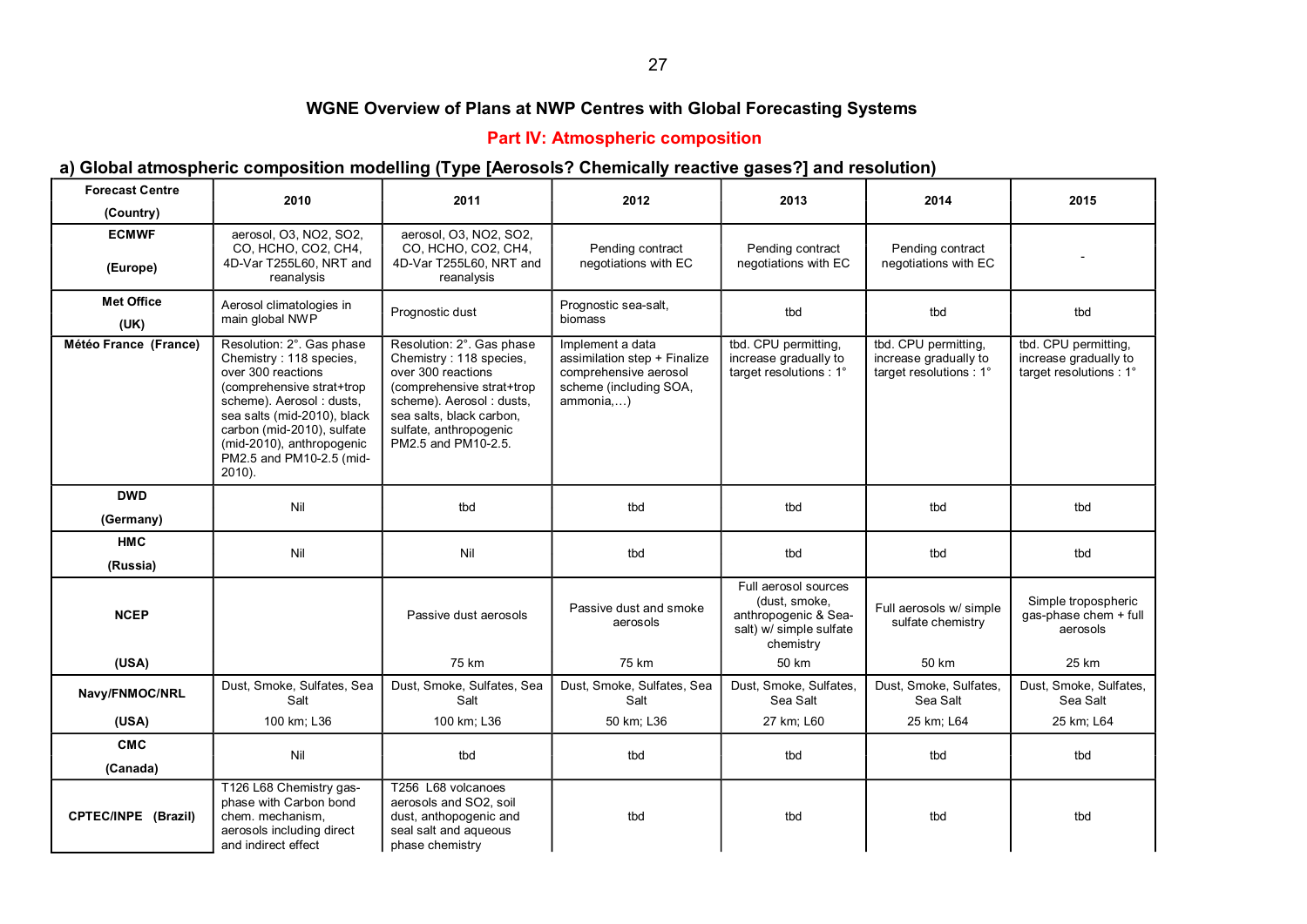| <b>JMA</b><br>(Japan) | Stratospheric Ozones<br>T42L68,<br>Tropospheric Ozones<br>T106L30<br>Aerosols T106L30 | Stratospheric Ozones<br>T42L68,<br>Tropospheric Ozones<br>T106L30<br>Aerosols T106L30 | tbd | tbd | tbd | tbd |
|-----------------------|---------------------------------------------------------------------------------------|---------------------------------------------------------------------------------------|-----|-----|-----|-----|
| <b>CMA</b>            |                                                                                       |                                                                                       |     |     |     |     |
| (China)               | tbd                                                                                   | tbd                                                                                   |     |     |     |     |
| <b>KMA</b>            | Nil                                                                                   | tbd                                                                                   |     |     |     |     |
| (Korea)               |                                                                                       |                                                                                       |     |     |     |     |
| <b>NCMRWF</b>         | Nil                                                                                   | tbd                                                                                   |     |     |     |     |
| (India                |                                                                                       |                                                                                       |     |     |     |     |
| BoM                   | Nil                                                                                   | tbd                                                                                   |     |     |     |     |
| (Australia)           |                                                                                       |                                                                                       |     |     |     |     |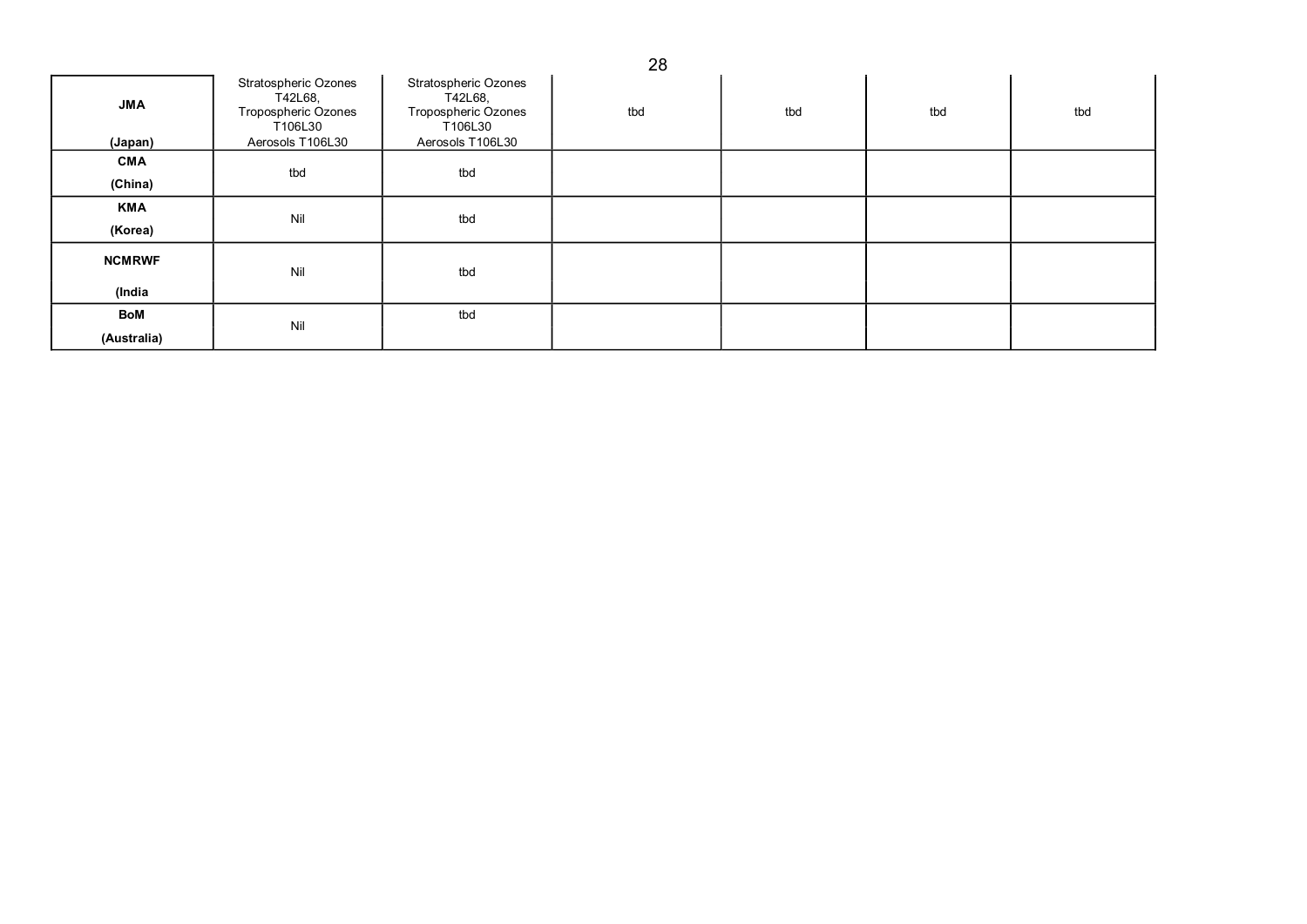#### 29

## **WGNE Overview of Plans at NWP Centres with Global Forecasting Systems**

#### **Part IV: Atmospheric composition**

#### **b) Regional atmospheric composition modelling (Type [Aerosols? Chemically reactive gases?] and resolution)**

| <b>Forecast Centre</b><br>(Country) | 2010                                                                                                                                                                                                                                                                                              | 2011                                                                                                                             | 2012                                                                                                             | 2013                                                                                                                                  | 2014                                                                                                                      | 2015                                                                                                                    |
|-------------------------------------|---------------------------------------------------------------------------------------------------------------------------------------------------------------------------------------------------------------------------------------------------------------------------------------------------|----------------------------------------------------------------------------------------------------------------------------------|------------------------------------------------------------------------------------------------------------------|---------------------------------------------------------------------------------------------------------------------------------------|---------------------------------------------------------------------------------------------------------------------------|-------------------------------------------------------------------------------------------------------------------------|
| <b>ECMWF</b><br>(Europe)            | MACC European air quality<br>analyses/forecasts from a<br>7-model ensemble at<br>variable resolution (0.15° -<br>$0.5^\circ$ )                                                                                                                                                                    | MACC European air quality<br>analyses/forecasts from a<br>7-model ensemble at<br>variable resolution (0.15° -<br>$0.5^{\circ}$ ) | Pending contract<br>negotiations with EC                                                                         | Pending contract<br>negotiations with EC                                                                                              | Pending contract<br>negotiations with EC                                                                                  | Pending contract<br>negotiations with EC                                                                                |
| <b>Met Office</b>                   | Aerosols+chemistry                                                                                                                                                                                                                                                                                | Aerosols+chemistry                                                                                                               | Aerosols+chemistry                                                                                               | tbd                                                                                                                                   | tbd                                                                                                                       | tbd                                                                                                                     |
| (UK)                                | 12km                                                                                                                                                                                                                                                                                              | 12km                                                                                                                             | 12km                                                                                                             |                                                                                                                                       |                                                                                                                           |                                                                                                                         |
| Météo France (France)               | Resolution : Europe EU27<br>0.5°. France 0.1°. Gas<br>phase Chemistry: 118<br>species, over 300 reactions<br>(comprehensive strat+trop)<br>scheme). Aerosol: dusts,<br>sea salts (mid-2010), black<br>carbon (mid-2010), sulfate<br>(mid-2010), anthropogenic<br>PM2.5 and PM10-2.5 (mid-<br>2010 | increase Europe domain<br>resolution to 0.2° and<br>France domain resolution<br>to 0.025° (for D1 forecast<br>only)              | Implement a data<br>assimilation step + Finalize<br>comprehensive aerosol<br>scheme (including SOA,<br>ammonia,) | tbd. CPU permitting,<br>increase gradually to<br>target resolutions :<br>Europe 0.1° and<br>France 0.025° (beyond<br>D <sub>1</sub> ) | tbd. CPU permitting,<br>increase gradually to<br>target resolutions :<br>Europe 0.1° and<br>France 0.025° (beyond<br>D(1) | tbd. CPU permitting,<br>increase gradually to<br>target resolutions :<br>Europe 0.1° and<br>France 0.025° (beyond<br>D1 |
| <b>DWD</b>                          | Nil                                                                                                                                                                                                                                                                                               | Nil                                                                                                                              | tbd                                                                                                              | tbd                                                                                                                                   | tbd                                                                                                                       | tbd                                                                                                                     |
| (Germany)                           |                                                                                                                                                                                                                                                                                                   |                                                                                                                                  |                                                                                                                  |                                                                                                                                       |                                                                                                                           |                                                                                                                         |
| <b>HMC</b>                          | Nil                                                                                                                                                                                                                                                                                               | Nil                                                                                                                              | tbd                                                                                                              | tbd                                                                                                                                   | tbd                                                                                                                       | tbd                                                                                                                     |
| (Russia)                            |                                                                                                                                                                                                                                                                                                   |                                                                                                                                  |                                                                                                                  |                                                                                                                                       |                                                                                                                           |                                                                                                                         |
| <b>NCEP</b>                         | Chemically reactive Gas-<br>Phase only<br>Passive wild-fire smoke                                                                                                                                                                                                                                 | Chemically reactive Gas-<br>phase only<br>Passive wild-fire smoke<br>and dust                                                    | Chemically reactive Gas-<br>phase only<br>Passive wild-fire smoke<br>and dust                                    | Chemically reactive<br>Gas-phase only<br>Passive wild-fire<br>smoke and dust                                                          | Chemically reactive<br>Gas-phase<br>and full aerosols                                                                     | Chemically reactive<br>Gas-phase<br>and full aerosols                                                                   |
| (USA)                               | 12 km                                                                                                                                                                                                                                                                                             | 4 km                                                                                                                             | 4 km                                                                                                             | 2.5 km                                                                                                                                | 2.5 km                                                                                                                    | 2.25 km                                                                                                                 |
| Navy/FNMOC/NRL                      | Dust                                                                                                                                                                                                                                                                                              | Dust                                                                                                                             | Dust, Smoke, Sulfates, Sea<br>Salt                                                                               | Dust, Smoke, Sulfates,<br>Sea Salt                                                                                                    | Dust, Smoke, Sulfates,<br>Sea Salt                                                                                        | Dust, Smoke, Sulfates,<br>Sea Salt                                                                                      |
| (USA)                               | 45/15/5 km; L40                                                                                                                                                                                                                                                                                   | 45/15/5 km; L40                                                                                                                  | 27/9/3 km: L40                                                                                                   | 27/9/3 km; L50                                                                                                                        | 9/3/1 km: L50                                                                                                             | 9/3/1 km; L50                                                                                                           |